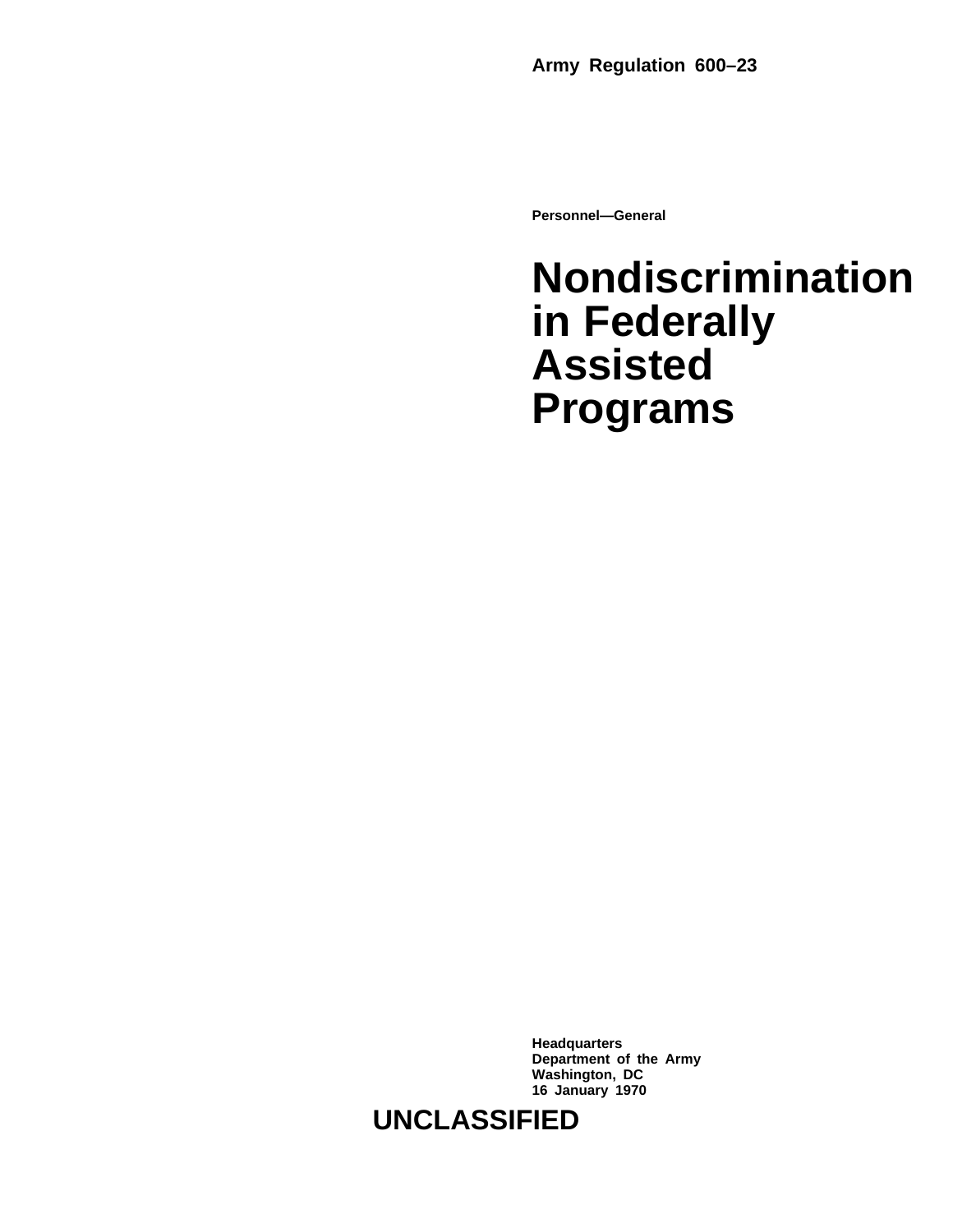# **SUMMARY of CHANGE**

AR 600–23 Nondiscrimination in Federally Assisted Programs

This is a transitional reprint of this publication whichplaces it in the new UPDATE format. Any previously publishedpermanent numbered changes have been incorporated into the text.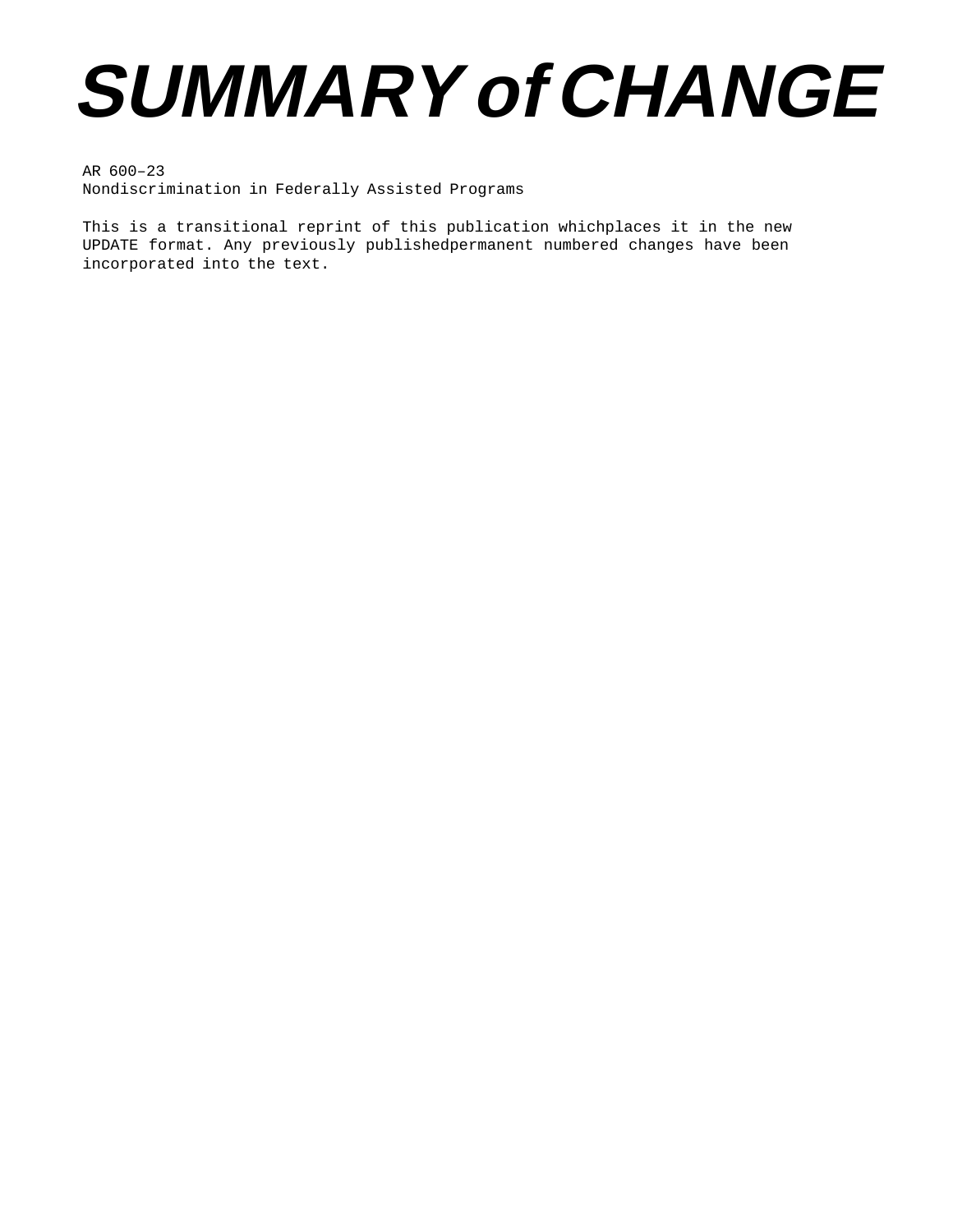**Effective 15 March 1970**

#### **Personnel—General**

#### **Nondiscrimination in Federally Assisted Programs**

published on 16 January 1970. Since that time no changes have been issued to amend the original. This reprint originally carried a cover date of30 October 1987.

**Summary.** This revision incorporates the provision of DODD 5500.11 and DODI 7730.38.

**Applicability.** See paragraph 2.

**Supplementation.** This regulation will be supplementedat the responsible department official level (para 3). Army staff agenciesand major Army commands will furnish one copy of each supplement tothe Deputy Chief of Staff for Personnel, ATTN: SARD, Department of the Army, Washington, DC  $20\overline{3}10$ ; other commands will furnish one copyof each to the next higher headquarters.

**Suggested Improvements.** The proponent agency of thisregulation is the Office of the Deputy Chief of Staff for Personnel.Users are invited to send comments and suggested improvements on DAForm 2028 (Recommended Changes to Publications) to Deputy Chief of Staff for Personnel, ATTN: DCSPER–DMPP–SARD, Department of the Army,Washington, DC 20310.

**Distribution.** Active Army, ARNG, USAR: D.

By Order of the Secretary of the Army:

W. C. WESTMORELAND General, United States Army Chief of Staff

Official:

KENNETH G. WICKHAM Major General, United States Army The Adjutant General

**History.** This UPDATE issue is a reprint of the original form of this regulationthat was

**Contents** (Listed by paragraph and page number) Purpose • 1, *page 1* Applicability • 2, *page 1* Responsibility • 3, *page 1* Assurances required • 4, *page 1* Decisions and notices • 5, *page 1* Status Report on Title VI of the Civil Rights Act of 1964,RCS DD–M(Q) 756 • 6, *page 1* Identification of additional programs • 7, *page 1*

#### **Appendixes**

**A.** Reference, *page 2*

- **B.** Assurance of Compliance with theDepartment of Defense DirectiveUnder Title VI of the Civil RightsAct of 1964, *page 6*
- **C.** Subject, *page 7*

#### **Figure List**

- Figure B–1: Assurance of Compliance with the Department of Defense Directive Under the Title VI of the Civil Rights Act of 1964, *page 7*
- Figure C–1A: Form CVR-40 page 1, *page 9*
- Figure C–1B: Form CVR-40 page 2, *page 10*
- Figure C–1C: Form CVR-40 page 3, *page 11*
- Figure C–1D: Form CVR-40 page 4, *page 12*
- Figure C–1E: Form CVR-40 page 5, *page 13*
- Figure C–2: Program List: Department of Defense, *page 14*

AR 600–23 • 16 January 1970 i

<sup>\*</sup>This regulation supersedes AR 600–23, 12 May 1965 and DA letter AGAM–P(M) (31 Jan 67) DCSPER–PSD, 7 February 1967, subject: Status Report on TitleVI of the Civil Rights Act of 1964, RCS DD–M(Q)756.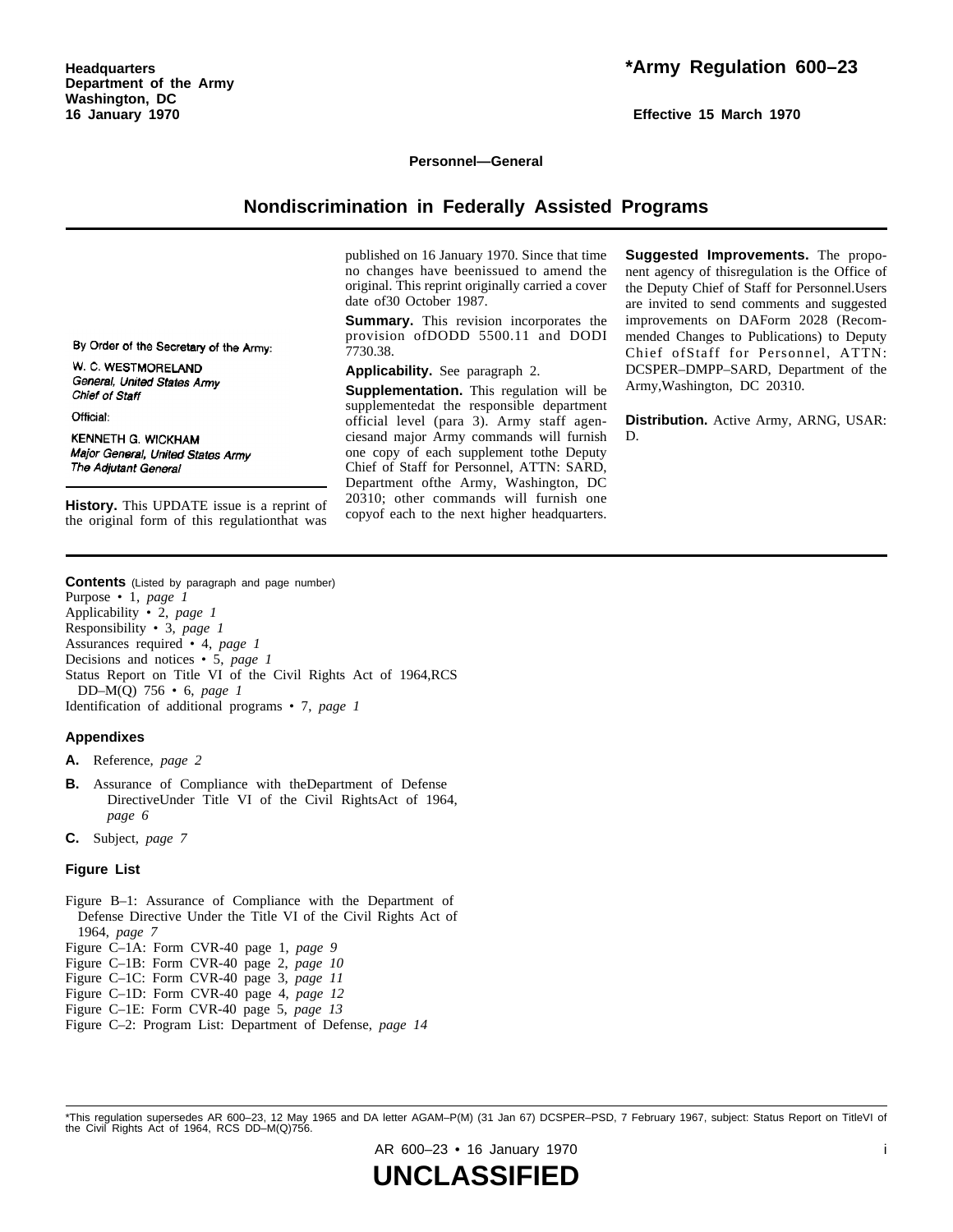**RESERVED**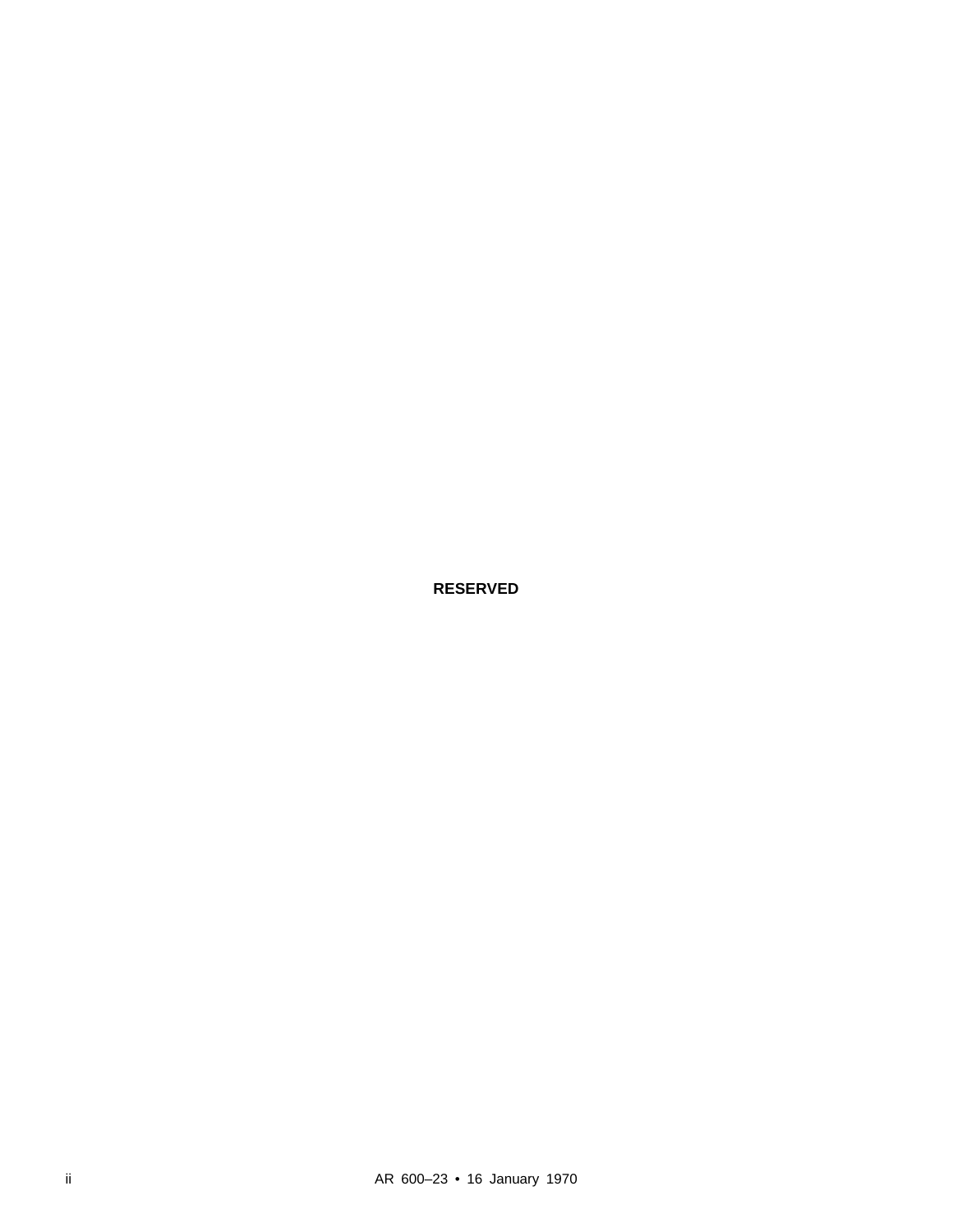#### **1. Purpose**

*a*. This regulation establishes responsibility and reportingprocedures for implementation of the provisions of Title VI of theCivil Rights Act of 1964 (P.L. 88–352, 78 Stat. 241).

*b.* Title VI of the Civil Rights Act of 1964 provides that noperson in the United States shall, on the grounds of race, color, ornational origin, be excluded from participation in, be denied the benefitsof, or be otherwise subjected to discrimination under any program oractivity receiving Federal financial assistance. The law further requiresthat rules, regulations, or orders of general applicability be approvedby the President before they become effective.

#### **2. Applicability**

Except for the Office of Civil Defense, this regulation applies toall Department of the Army agencies, activities and Department officialsinvolved in the development and implementation of programs receivingFederal financial assistance as defined herein. By memorandum of theSecretary of the Army of 8 April 1965, the Director of Civil Defenseis designated as the responsible Department official for the programs.He has implemented DoD Directive 5500.11 as it pertains to programsadministered by him.

#### **3. Responsibility**

The following are designated "responsible departmentofficials" and will implement DoD Directive 5500.11 (app A) andDoD Instruction 7730.38 (app C) as they pertain to the programsindicated:

*a.* The President, National Board for Promotion of Rifle Practice—TheNational Program for Promotion of Rifle Practice.

*b*. The Chief of Research and Development—research grants andcontracts with nonprofit institutions of higher education utilizingequipment purchased under authority of Public Law 85.934 (42 U.S.C.1892).

*c.* The Deputy Chief of Staff for Personnel—the National DefenseCadet Corps Program.

*d.* The Chief of Engineers—Army Corps of Engineers civil worksprograms and activities.

*e.* The Chief, National Guard Bureau—Army National Guard.

*f.* The Commanding General, U.S. Army Materiel Command the donationof surplus/obsolete Army uniforms and combat items to veterans' organizations,soldiers monument associations, museums and incorporated municipalities.

*g.* Each Army official not referred to above who is authorizedto approve financial assistance for programs of the types covered by DoD Directive 5500.11 (incl 1 of app A) is designated the "responsibledepartment official" for programs receiving financial assistance withinhis approval authority.

#### **4. Assurances required**

(para VI, app A) The responsible department officials designated inparagraph 3 will require action to secure and retain assurances ofcompliance with DoD Directive 5500.11 (app B will be used as a guide).

#### **5. Decisions and notices**

(para XI, app A)

*a.* Decisions by responsible department officials that requirethe approval of the Secretary of Defense will be forwarded direct toThe Judge Advocate General for review, staffing, and forwarding tothe Assistant Secretary of Defense (Manpower and Reserve Affairs).

*b.* Other decisions which do not require Department of Defenseaction will be referred to the Deputy Chief of Staff for Personnel, ATTN: SARD, and The Judge Advocate General, Department of the Army,Washington DC 20310, for information.

#### **6. Status Report on Title VI of the Civil Rights Act of 1964, RCS DD–M(Q) 756**

*a*. Responsible department officials will prepare the quarterlyreport in accordance with procedures contained in DoD Instruction 7730.38(app C). Department of Justice Form CVR–40 (incl 2 of app C) will bereproduced locally on  $10\frac{1}{2}$  x 8 inch paper. Reports will be preparedto reach the Deputy Chief of Staff for Personnel, ATTN:

SARD, Departmentof the Army, Washington DC 20310, not later than 5 days after the endof the quarter covered.

*b.* The Deputy Chief of Staff for Personnel will prepare a consolidatedreportfor submission to the Assistant Secretary of Defense (Manpower andReserveAffairs) to meet Department of Justice requirements. For purposesof efficiency and economy, programs administered by the Director of CivilDefense listed in inclosure 1 of appendix A are includedin the consolidated Department of the Army report.

#### **7. Identification of additional programs**

*a.* Department of the Army programs subject to the provisionsof DoD Directive 5500.11 are listed in inclosure 1 of appendix A.

*b*. Each responsible department official will forward additionalprograms that he determines to come within the intent of DoD Directive5500.11 through command channels to the Deputy Chief of Staff for Personnel,ATTN: SARD, Department of the Army, Washington, DC 20310, for publicationin the Federal Register and subsequent inclusion in the Departmentof Defense Directive.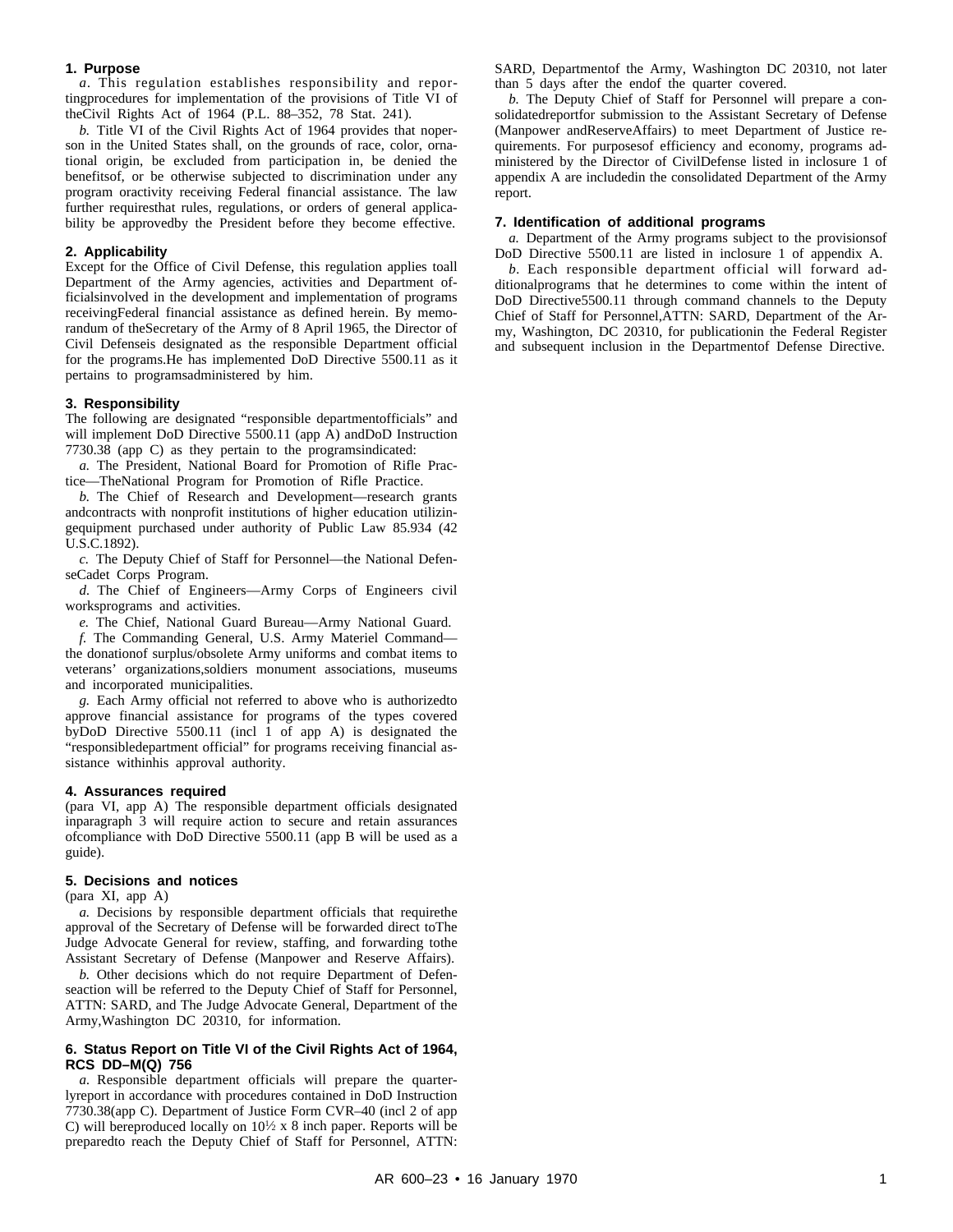December 28, 1964 NUMBER 5500.11 ASD(M)

### **Department of Defense Directive**

**Subject**

Nondiscrimination in Federally Assisted Programs Reference

Public Law 88–352, "The Civil Rights Act of 1964," 78Stat. 241, July 2, 1964

#### **I. Purpose**

The purpose of this Directive is to effectuate the provisions ofTitle VI of the Civil Rights Act of 1964 (hereafter referred toas the "Act") to the end that no person in the United Statesshall, on the ground of race, color, or national origin, be excludedfrom participation in, be denied the benefits of, or be otherwisesubjected to discrimination under any program or activity receivingFederal financial assistance from any component of the Departmentof Defense.

#### **II. IIDefinitions**

*a.* "Component" means the Office of the Secretary of Defense,a military department or a Defense agency.

*b.* "Responsible Department official" means the Secretary of Defenseor other official of the Department of Defense or component thereofwho by law or by delegation has the principal responsibility withinthe Department or component for the administration of the law extendingsuch assistance.

*c*. The term "United States" means the States of the United States,the District of Columbia, Puerto Rico, the Virgin Islands, AmericanSamoa, Guam, Wake Island, the Canal Zone, and the territoriesand possessions of the United States, and the term "State" meansany one of the foregoing.

*d.* The term "Federal financial assistance" includes (1) grantsand loans of Federal funds, (2) the grant or donation of Federalproperty and interests in property, (3) the detail of Federal personnel,(4) the sale and lease of, and the permission to use (on otherthan a casual or transient basis), Federal property or any interestin such property without consideration or at a nominal consideration,or at a consideration which is reduced for the purpose of assistingthe recipient, or in recognition of the public interest to be servedby such sale or lease to the recipient, and (5) any Federal agreement,arrangement, or other contract which has as one of its purposesthe provision of assistance.

*e.* The term "program" includes any program, project, or activityfor the provision of services, financial aid, or other benefitsto individuals, or for the provision of facilities for furnishingservices, financial aid or other benefits to individuals. The services,financial aid, or other benefits provided under a program receivingFederal financial assistance shall be deemed to include any services,financial aid, or other benefits provided with the aid of Federalfinancial assistance or with the aid of any non-Federal funds,property, or other resources required to be expended or made availablefor the program to meet matching requirements or other conditionswhich must be met in order to receive the Federal financial assistance,and to include any services, financial aid, or other benefits providedin or through a facility provided with the aid of Federal financialassistance or such non-Federal resources.

*f.* The term "facility" includes all or any portion of structures, equipment, or other real or personal property or interests therein,and the provision of facilities includes the construction, expansion,renovation, remodeling, alteration or acquisition of facilities.

*g.* The term "recipient" means any State, political subdivisionof any State, or instrumentality of any State or political subdivision,any public or private agency, institution, or organization, orother entity, or any individual, in any State, to whom Federalfinancial assistance is extended, directly or through another recipient,for any program,

including any successor, assign, or transfereethereof, but such term does not include any ultimate beneficiaryunder any such program.

*h*. The term "primary recipient" means any recipient which is authorized or required to extend Federal financial assistance toanother recipient for the purpose of carrying out a program.

*i.* The term "applicant" means one who submits an application, request, or plan required to be approved by a responsible Departmentofficial, or by a primary recipient, as a condition to eligibilityfor Federal financial assistance, and the term "application"means such an application, request or plan.

#### **III. Application**

This Directive applies to any program for which Federalfinancial assistance is authorized under a law administered byany component of the Department of Defense, including the Federally-assistedprograms and activities listed in inclosure 1 of this Directive.It applies to money paid, property transferred, or other Federalfinancial assistance extended under any such program after theeffective date of this Directive pursuant to approval prior tosuch effective date. This Directive does not supply to (a) any Federalfinancial assistance by way of insurance or guaranty contracts,(b) money paid, property transferred, or other assistance extendedunder any such program before the effective date of this Directive,(c) any assistance to any individual who is the ultimate beneficiaryunder any such program, or (d) any employment practice, under anysuch program, of any employer, employment agency, or labor organization.The fact that a program or activity is not listed in inclosure1 shall not mean, if Title VI of the Act is otherwise applicable,that such program is not covered. Other programs under statutesnow in force or hereinafter enacted may be added to this list bynotice published in the *Federal Register.*

#### **IV. Policy**

*a. General.* No person in the United States shall,on the ground of race, color, or national origin be excluded fromparticipation in, be denied the benefits of, or be otherwise subjectedto discrimination under any program to which this Directive applies.

*b. Specific Discriminatory Actions Prohibited.*

(1) A recipient under any program to which this Directive appliesmay not, directly or through contractual or other arrangements, on the ground of race, color, or national origin:

*(a)* Deny an individual any service, financial aid, or otherbenefit provided under the program;

*(b)* Provide any service, financial aid, or other benefit toan individual which is different, or is provided in, a differentmanner, from that provided to others under the program;

*(c)* Subject an individual to segregation or separate treatmentin any matter related to his receipt of any service, financialaid, or other benefit under the program;

*(d)* Restrict an individual in any way in the enjoyment ofany advantage or privilege enjoyed by others receiving any service, financial aid, or other benefit under the program;

*(e)* Treat an individual differently from others in determiningwhether he satisfies any admission, enrollment, quota, eligibility, membership or other requirement or condition which individualsmust meet in order to be provided any service, financial aid, orother benefit provided under the program;

*(f)* Deny an individual an opportunity to participate in theprogram through the provision of services or otherwise or affordhim an opportunity to do so which is different from that affordedothers under the program.

(2) A recipient, in determining the types of services, financialaid, or other benefits, or facilities which will be provided underany such program, or the class of individuals to whom, or the situationsin which, such services, financial aid, other benefits, or facilitieswill be provided under any such programs, or the class of individualsto be afforded an opportunity to participate in any such program,may not, directly or through contractual or other arrangements,utilize criteria or methods of administration which have the effectof subjecting individuals to discrimination because of their race,color, or national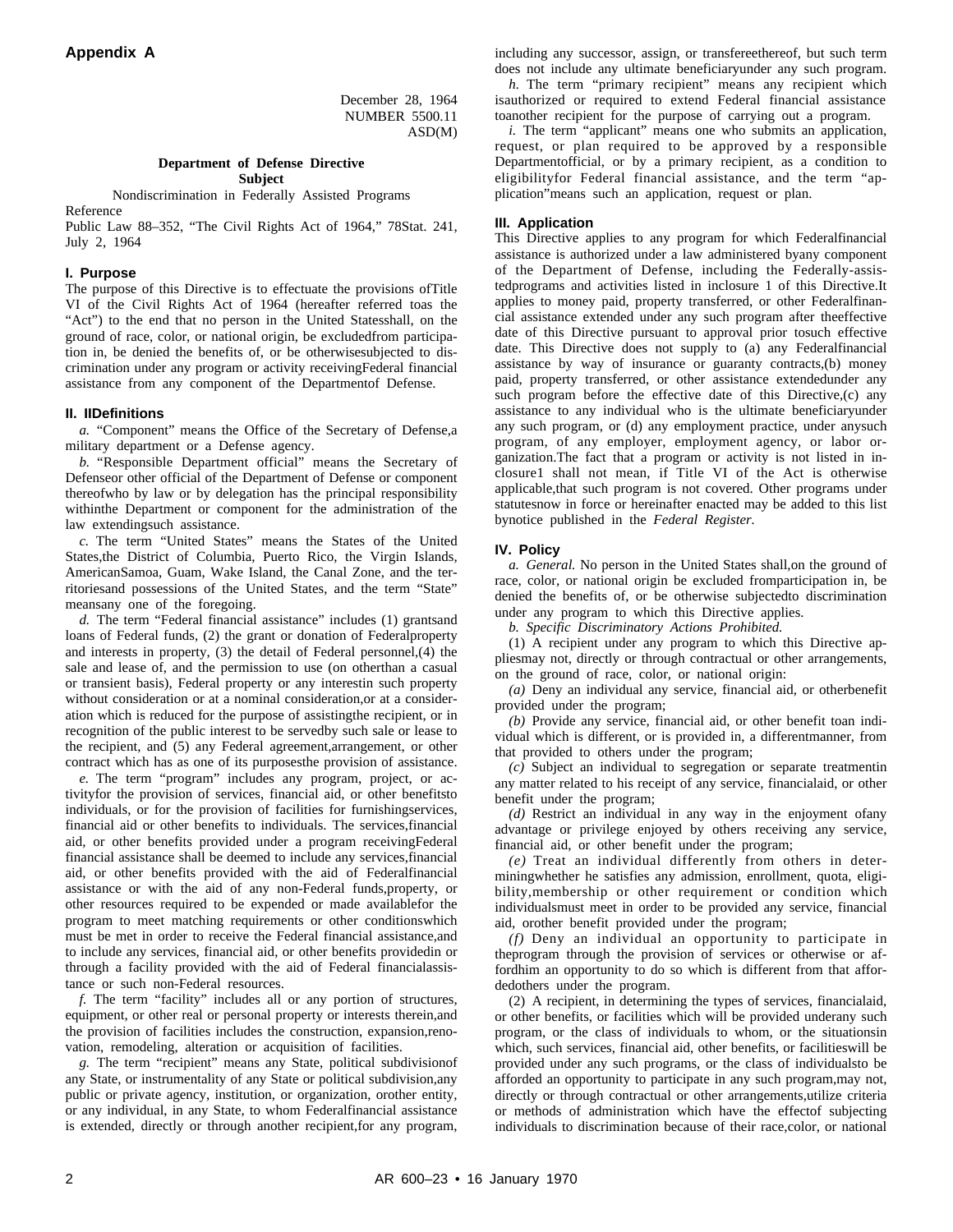origin, or have the effect of defeating or substantiallyimpairing accomplishment of the objectives of the program as respectindividuals of a particular race, color, or national origin.

(3) As used in this Section the services, financial aid, orother benefits provided under a program receiving Federal financialassistance shall be deemed to include any service, financial aid,or other benefit provided in or through a facility provided withthe aid of Federal financial assistance.

(4) The enumeration of specific forms of prohibited discriminationin this Subsection does not limit the generality of the prohibitionin Subsection IV.A. of this Section.

#### **V. Responsibilities**

*a*. The Assistant Secretary of Defense (Manpower) shall beresponsible for ensuring that the policies of this Directive areeffectuated throughout the Department of Defense. He may reviewfrom time to time as he deems necessary the implementation of thesepolicies by the components of the Department of Defense.

*b*. The Secretary of each Military Department is responsible forimplementing this Directive with respect to programs and activitiesreceiving financial assistance from his Military Department; andthe Assistant Secretary of Defense (Manpower) is responsible forsimilarly implementing this Directive with respect to all othercomponents of the Department of Defense. Each may designate official(s)to fulfill this responsibility in accordance with Subsection II.B.of this Directive.

*c.* The Assistant Secretary of Defense (Manpower) or, after consultationwith the Assistant Secretary of Defense (Manpower), the Secretaryof each Military Department or other responsible Department officialdesignated by the Assistant Secretary of Defense (Manpower) mayassign to officials of other departments or agencies of the Government,with the consent of such departments or agencies, responsibilitiesin connection with the effectuation of the purposes of Title VIof the Act and this Directive (other than responsibility for finaldecision as provided in Section XI.), including the achievementof effective coordination and maximum uniformity within the Departmentand within the Executive Branch of the Government in the applicationof Title VI and this Directive to similar programs and in similarsituations.

#### **VI. Assurance Required**

#### *a. General*

(1) Every application for Federal financial assistance to carryout a program to which this Directive applies, except a programto which Subsection VI.B. applies and every application for Federalfinancial assistance to provide a facility shall, as a conditionto its approval and the extension of any Federal financial assistancepursuant to the application, contain or be accompanied by an assurancethat the program will be conducted or the facility operated incompliance with all requirements imposed by or pursuant to thisDirective. In the case of an application for Federal financialassistance to provide real property or structures thereon, theassurance shall obligate the recipient, or, in the case of a subsequenttransfer, the transferee, for the period during which the realproperty or structures are used for a purpose for which the Federalfinancial assistance is extended or for another purpose involving theprovision of similar services or benefits. In the case of personalproperty the assurance shall obligate the recipient for the periodduring which he retains ownership or possession of the property.In all other cases the assurance shall obligate the recipient forthe period during which Federal financial assistance is extendedpursuant to the application. In any case in which Federal financialassistance is extended without an application having been made,such extension shall be subject to the same assurances as if anapplication had been made. The responsible Department officialshall specify the form of the foregoing assurances for each program, and the extent to which like assurances will be required of subgrantees,contractors and subcontractors, transferees, successors in interest,and other participants in the program. Any such assurance

shallinclude provisions which give the United States a right to seekits judicial enforcement.

(2) The assurance required in the case of a transfer of surplusreal property shall be inserted in the instrument effecting thetransfer of any such surplus land, together with any improvementslocated thereon, and shall consist of (a) a condition coupled witha right to be reserved to the component of the Department of Defenseconcerned to revert title to the property in the event of breachof such nondiscrimination condition during the period during whichthe real property is used for a purpose for which the Federal financialassistance is extended or for another purpose involving the provisionof similar services or benefits, and (b) a covenant running withthe land for the same period. In the event a transferee of surplusreal property proposes to mortgage or otherwise encumber the realproperty as security for financing construction of new, or improvementof existing, facilities on such property for the purposes for whichthe property was transferred, the responsible Department officialmay agree, upon request of the transferee and if necessary to accomplishsuch financing, and upon such conditions as he deems appropriate,to forbear the exercise of such right to revert title for so longas the lien of such mortgage or other encumbrance remains effective.

(3) The assurance required in the case of a transfer of surpluspersonal property shall be inserted in a written agreement by andbetween the Department of Defense component concerned and the recipient.

*b. Continuing State Programs.* Every application by aState or a State agency to carry out a program involving continuingFederal financial assistance to which this Directive applies shallas a condition to its approval and the extension of any Federalfinancial assistance pursuant to the application (1) contain orbe accompanied by a statement that the program is (or, in the caseof a new program, will be) conducted in compliance with all requirementsimposed by or pursuant to this Directive, or a statement of theextent to which it is not, at the time the statement is made, soconducted, and (2) provide or be accompanied by provision for suchmethods of administration for the program as are found by the responsibleDepartment official to give reasonable assurance that the applicantand all recipients of Federal financial assistance under such programwill comply with all requirements imposed by or pursuant to thisDirective, including methods of administration which give reasonableassurance that any noncompliance indicated in the statement underSubparagraph (1) of this Subsection will be corrected. In casesof continuing State programs in which application are not made,the extension of Federal financial assistance shall be subjectto the same conditions under this Subsection as if applicationshad been made.

*c. Assurances from Institutions.*

(1) In the case of Federal financial assistance to an institutionof higher education, the assurance required by this Section shallextend to admission practices and to all other practices relatingto the treatment of students.

(2) The assurance required with respect to an institution ofhigher education, or any other institution, insofar as the assurancerelates to the institution's practices with respect to admissionor other treatment of individuals as students of the institutionor to the opportunity to participate in the provision of servicesor other benefits to such individuals, shall be applicable to theentire institution unless the applicant establishes, to the satisfactionof the responsible Department official, that the institution'spractices in designated parts or programs of the institution willin no way affect its practices in the program of the institutionfor which Federal financial assistance is sought, or the beneficiariesof or participants in such program. If in any such case the assistancesought is for the construction of a facility or part of a facility,the assurance shall in any event extend to the entire facilityand to facilities operated in connection therewith.

#### **VII. Compliance Information**

*a. Cooperation and Assistance.* Each responsibleDepartment official shall to the fullest extent practicable seekthe cooperation of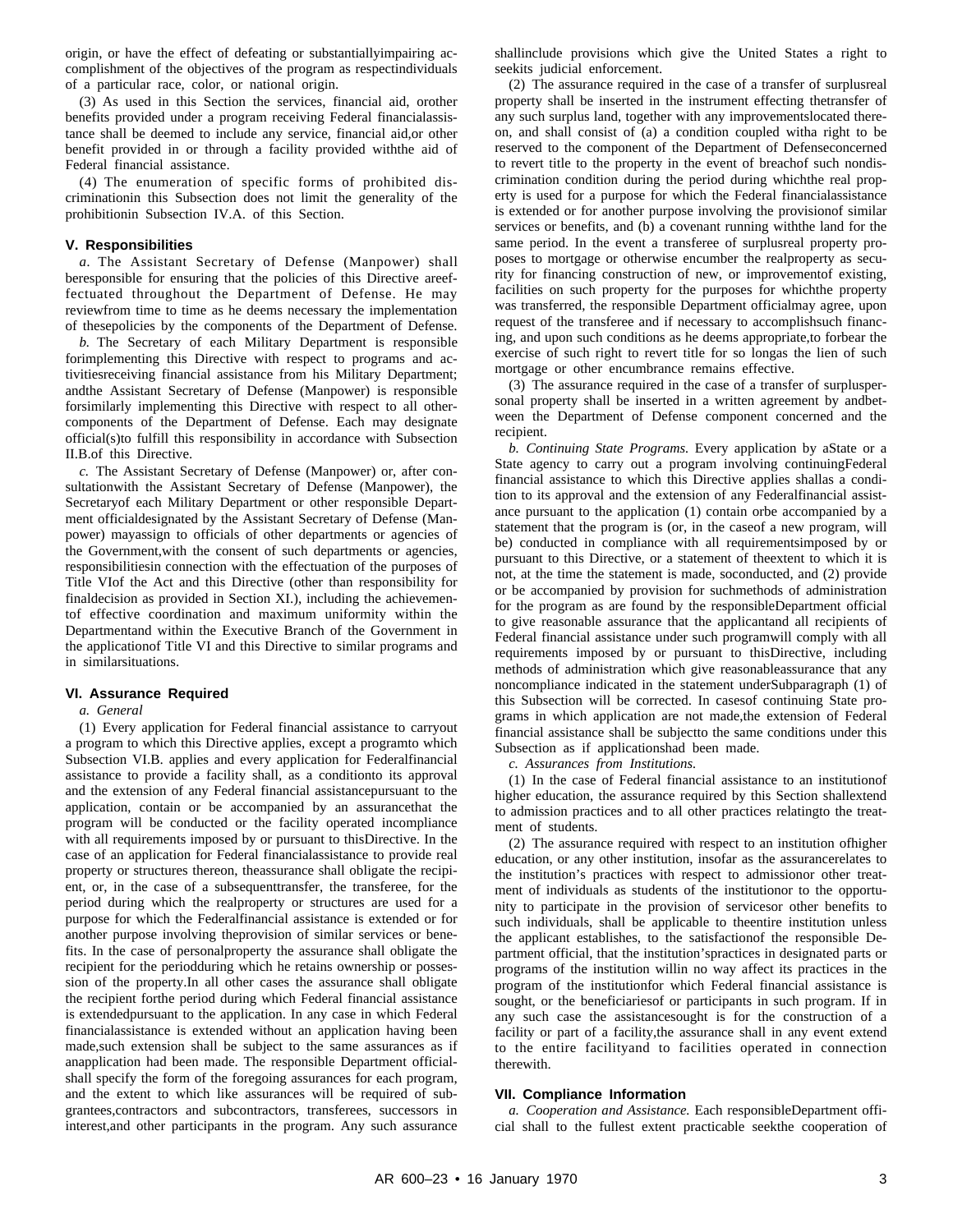recipients in obtaining compliance with thisDirective and shall provide assistance and guidance to recipientsto help them comply voluntarily with this Directive.

*b. Compliance Reports.* Each recipient shall keep suchrecords and submit to the responsible Department official timely,complete and accurate compliance reports at such times, and insuch form and containing such information, as the responsible Departmentofficial may determine to be necessary to enable him to ascertainwhether the recipient has complied or is complying with this Directive.In the case of any program under which a primary recipient extendsFederal financial assistance to any other recipient, such otherrecipient shall also submit such compliance reports to the primaryrecipient as may be necessary to enable the primary recipient tocarry out its obligations imposed pursuant to this Directive.

*c. Access to Sources of Information*. Each recipient shallpermit access by the responsible Department official during normalbusiness hours to such of its books, records, accounts, and othersources of information, and its facilities as may be pertinentto ascertain compliance with this Directive. Where any informationrequired of a recipient is in the exclusive possession of any otherinstitution or person and this institution or person shall failor refuse to furnish this information, the recipient shall so certifyin its report and shall set forth what efforts it has made to obtainthe information.

*d. Information to Beneficiaries and Participants.* Eachrecipient shall make available to participants, beneficiaries,and other interested persons such information regarding the provisionsof this Directive and its applicability to the program under whichthe recipient receives Federal financial assistance, and make suchinformation available to them in such manner, as the responsibleDepartment official finds necessary to apprise such persons ofthe protections against discrimination assured them by the Actand this Directive.

#### **VIII. Conduct of Investigations**

*a. Periodic Compliance Reviews.* The responsible Departmentofficial or his designee(s) shall from time to time review thepractices of recipients to determine whether they are complyingwith this Directive.

*b. Complaints.* Any person who believes himself or anyspecific class of individuals to be subjected to discriminationprohibited by this Directive may by himself or by a representativefile with the responsible Department official a written complaint.A complaint must be filed not later than 90 days from the dateof the alleged discrimination, unless the time for filing is extendedby the responsible Department official.

*c. Investigation.* The responsible Department officialwill make a prompt investigation whenever a compliance review,report, complaint, or any other information indicates a possiblefailure to comply with this Directive. The investigation shouldinclude, where appropriate, a review of the pertinent practicesand policies of the recipient, the circumstances under which thepossible noncompliance with this Directive occurred, and otherfactors relevant to a determination of whether the recipient hasfailed to comply with this Directive.

*d. Resolution of Matters.*

(1) If an investigation pursuant to Subsection VIII.C. indicatesa failure to comply with this Directive, the responsible Departmentofficial will so inform the recipient and the matter will be resolvedby informal means whenever possible. If it has been determinedthat the matter cannot be resolved by informal means, action willbe taken as provided in Section IX. of this Directive.

(2) If an investigation does not warrant action pursuant toSubsection VIII.D.1., the responsible Department official willso inform the recipient and the complainant, if any, in writing.

*e. Intimidatory of Retaliatory Acts Prohibited. No recipientor* other person shall intimidate, threaten, coerce, or discriminateagainst any individual for the purpose of interfering with anyright or privilege secured by section 601 of the Act or this Directive,or because he has made a complaint, testified, assisted, or participatedin any manner in an investigation, proceeding, or hearing underthis Directive. The identity of complainants shall not be disclosedexcept when necessary to carry out the purposes of this Directive,including the

conduct of any investigation, hearing, or judicialproceeding arising thereunder.

#### **IX. Procedure for Effecting Compliance**

*a. General.* If there appears to be a failure orthreatened failure to comply with this Directive, and if the noncomplianceor threatened noncompliance cannot be corrected by informal means,compliance with this Directive may be effected by the suspensionor termination of or refusal to grant or to continue Federal financialassistance or by any other means authorized by law as determinedby the responsible Department official. Such other means may include,but are not limited to (1) a reference to the Department of Justicewith a recommendation that appropriate proceedings be brought toenforce any rights of the United States under any law of the UnitedStates (including other titles of the Act), or any assurance orother contractual undertaking, and (2) any applicable proceedingsunder State or local law.

*b. Noncompliance with Section VI.* If an applicant failsor refuses to furnish an assurance required under Section VI or otherwisefails or refuses to comply with a requirement imposed by or pursuantto that section Federal financial assistance may be refused inaccordance with the procedures of paragraph (C) of this Section.The component of the Department of Defense concerned shall notbe required to provide assistance in such a case during the pendencyof the administrative proceedings under such paragraph except thatthe component shall continue assistance during the pendency ofsuch proceedings where such assistance is due and payable pursuantto an application therefor approved prior to the effective dateof this Directive.

*c. Termination of or Refusal to Grant or to Continue Federal-Financial Assistance.* Except as provided in Subsection IX.B.no order suspending, terminating or refusing to grant or continueFederal financial assistance shall become effective until (1) theresponsible Department official has advised the applicant or recipientof his failure to comply and has determined that compliance cannotbe secured by voluntary means, (2) there has been an express finding,after opportunity for a hearing, (as provided in Section X. ofthis Directive) of a failure by the applicant or recipient to complywith a requirement imposed by or pursuant to this Directive, (3)the action has been approved by the Secretary of Defense pursuantto Section XI. of this Directive, and (4) the expiration of 30days after the Secretary of Defense has filed with the committeeof the House and the committee of the Senate having legislativejurisdiction over the program involved, a full written report ofthe circumstances and the grounds for such action. Any action tosuspend or terminate or to refuse to grant or to continue Federalfinancial assistance shall be limited to the particular politicalentity, or part thereof, or other applicant or recipient as towhom such a finding has been made and shall be limited in its effectto the particular program, or part thereof, in which such noncompliancehas been so found.

*d. Other Means Authorized by Law. No action to ef*fectcompliance by any other means authorized by law shall be takenuntil (1) the responsible Department official has determined thatcompliance cannot be secured by voluntary means, (2) the action hasbeen approved by the Assistant Secretary of Defense (Manpower), (3)the recipient or other person has been notified of its failure tocomply and of the action to be taken to effect compliance, and (4)the expiration of at least 10 days from the mailing of such noticeto the recipient or other person. During this period of at least 10 days additional efforts shall be made to persuade the recipientor other person to comply with this Directive and to take such correctiveaction as may be appropriate.

#### **X. Hearings**

*a. Opportunity for Hearing.* Whenever an opportunity fora hearing is required by Section IX. of this Directive, reasonablenotice shall be given by registered or certified mail, return receiptrequested, to the affected applicant or recipient. This notice shalladvise the applicant or recipient of the action proposed to be taken,the specific provision under which the proposed action against itis to be taken, and the matters of fact or law asserted as the basisfor this action, and either (1) fix a date nor less than 20 daysafter the date of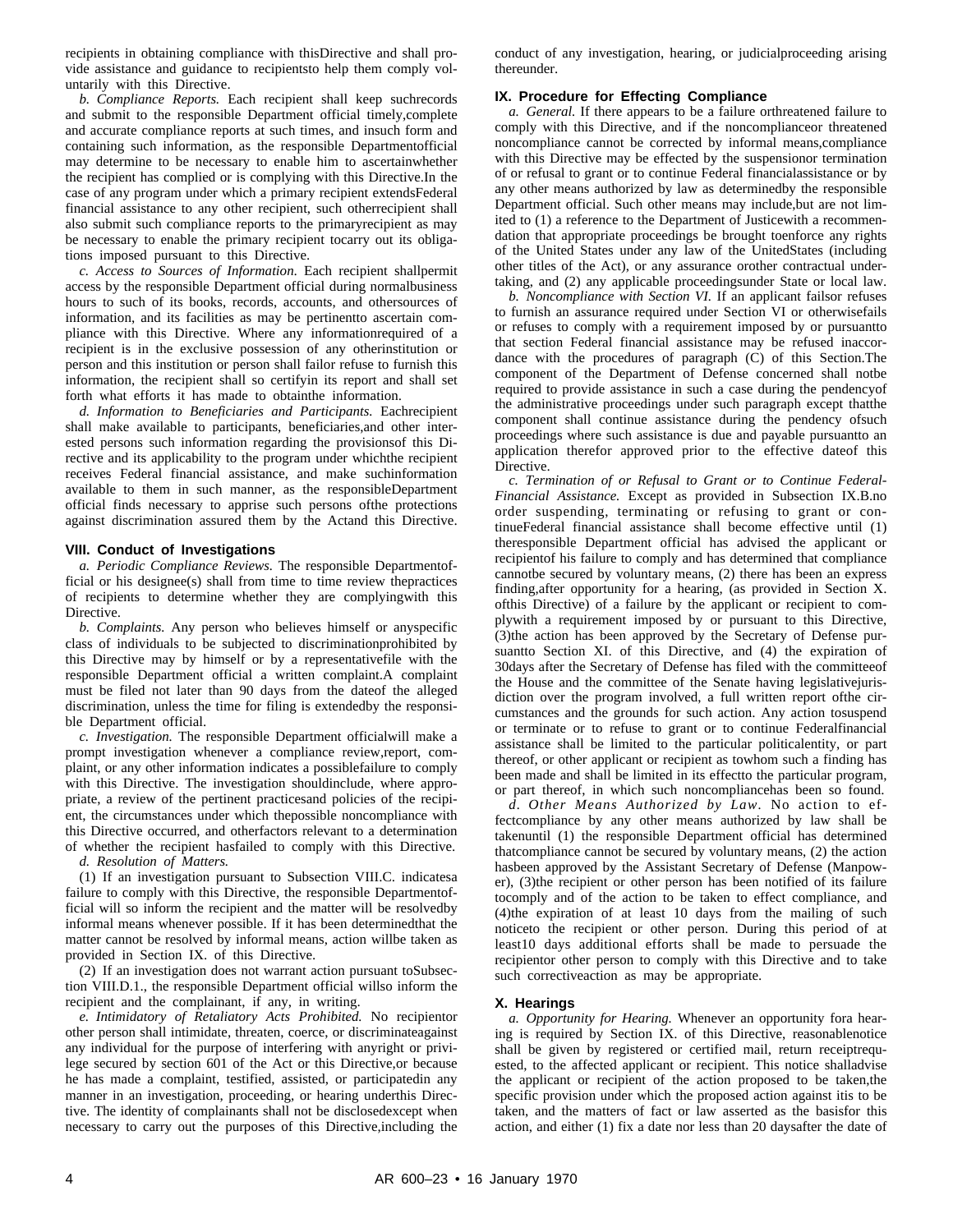such notice within which the applicant or recipientmay request of the responsible Department official that the matterbe scheduled for hearing or (2) advise the applicant or recipientthat the matter in question has been set down for hearing at a statedplace and time. The time and place so fixed shall be reasonable andshall be subject to change for cause. The complainant, if any, shallbe advised of the time and place of hearing. An applicant or recipientmay waive a hearing a submit written information and argument. Thefailure of an applicant or recipient to request a hearing under thisparagraph or to appear at a hearing for which a datehas been set shall be deemed to be a waiver of the right to a hearingunder Section 602 of the Act and Section IX.C. of this Directiveand consent to the making of a decision on the basis of such informationas is available.

*b. Time and Place of Hearing.* Hearings shall be held atthe offices of the responsible component of the Department of Defensein Washington, D.C., at a time fixed by the responsible Departmentofficial unless he determines that the convenience of the applicantor recipient or of the component requires that another place be selected.Hearings shall be held before the responsible Department officialor, at his discretion, before a hearing examiner designated by him.

*c. Hearing Examiner.* The examiner shall be a field gradeofficer or civilian employee above the grade of GS–12 (or the equivalent)who shall be a person admitted to practice law before a Federal courtor the highest court of a State.

*d. Right to Counsel.* In all proceedings under this Section,the applicant or recipient and the responsible component of the Departmentshall have the right to be represented by counsel.

*e. Procedures.*

(1) The recipient shall receive an open hearing at which he orhis counsel may examine any witnesses present. Both the responsibleDepartment official and the applicant or recipient shall be entitledto introduce all relevant evidence on the issues as stated in thenotice for hearing or as determined by the officer conducting thehearing at the outset of or during the hearing.

(2) Technical rules of evidence shall not apply to hearings conductedpursuant to this Directive, but rules or principles designed to assureproduction of the most credible evidence available and to subjecttestimony to test by cross-examination shall be applied where reasonablynecessary by the officer conducting the hearing. The hearing officermay exclude irrelevant, immaterial, or unduly repetitous evidence.All documents and other evidence offered or taken for record shallbe open to examination by the parties and opportunity shall be givento refute facts and arguments advanced on either side of the issues.A transcript shall be made of the oral evidence except to the extentthe substance thereof is stipulated for the record. Al decisionsshall be based upon the hearing record and written findings shallbe made.

*f. Consolidated or Joint Hearings.* In cases in which thesame or related facts are asserted to constitute noncompliance withthis directive with respect to two or more programs to which thisDirective applies, or noncompliance with this Directive and the regulationsof one or more other Federal departments or agencies issued underTitle VI of the Act, the Assistant Secretary of Defense (Manpower),the Secretary of a Military Department, or other responsible Departmentofficial designated by the Assistant Secretary of Defense (Manpower)after consultation with the Assistant Secretary of Defense (Manpower) may, by agreement with such other departments or agencies where applicable,provide for the conduct of consolidated or joint hearings, and forthe application to such hearings to appropriate procedures not inconsistentwith this Directive. Final decisions in such cases, insofar as thisDirective is concerned, shall be made in accordance with section XI.

#### **XI. Decisions and Notices**

*a. Decision by Person Other Than the Responsible DepartmentOfficial.* If the hearing is held by a hearing examiner suchhearing examiner shall either make an initial decision, if so authorized,or certify the entire record including his recommended findings andproposed decision to the responsible Department official for a

finaldecision, and a copy of such initial decision or certification shallbe mailed to the applicant or recipient. Where the initial decisionis made by the hearing examiner the applicant or recipient may within30 days of the mailing of such notice of initial decision file withthe responsible Department official his exceptions to the initialdecision, with his reasons therefor. In the absence of exceptions,the responsible Department official may on his own motion within45 days after the initial decision serve on the applicant or recipienta notice that he will review the decision. Upon the filing of such exceptions or of such notice of review the responsible Departmentofficial shall review the initial decision and issue his own decisionthereon including the reasons therefor. In the absence of eitherexceptions or a notice of review the initial decision shall constitutethe final decision of the responsible Department official.

*b. Decisions on Record or Review by the Responsible DepartmentOfficial.* Whenever a record is certified to the responsibleDepartment official for decision or he reviews the decision of ahearing examiner pursuant to Section XI.A. or whenever the responsibleDepartment official conducts the hearing, the applicant or recipientshall be given reasonable opportunity to file with him briefs orother written statements of its contentions, and a copy of the finaldecision of the responsible Department official shall be given inwriting to the applicant or recipient and to the complainant, ifany.

*c. Decisions on Record Where a Hearing is Waived.* Whenevera hearing is waived pursuant to Section X. A. a decision shall be madeby the responsible Department official on the record and a copy ofsuch decision shall be given in writing to the applicant or recipient,and to the complainant, if any.

*d. Rulings Required.* Each decision of a hearing officeror responsible Department official shall set forth his ruling oneach finding, conclusion, or exception presented, and shall identifythe requirement or requirements imposed by or pursuant to this Directivewith which it is found that the applicant or recipient has failedto comply.

*e. Approval by the Secretary of Defense.* Any final decisionof a responsible Department official which provides for the suspensionor termination of, or the refusal to grant or continue Federal financialassistance, or the imposition of any other sanction available underthis Directive or the Act, shall promptly be transmitted to the Secretaryof Defense, who may approve such decision, may vacate it, or remitor mitigate any sanction imposed.

*f. Contents of Orders.* The final decision may provide forsuspension or termination of, or refusal to grant or continue Federalfinancial assistance, in whole or in part, under the program involved,and may contain such terms, conditions, and other provisions as areconsistent with and will effectuate the purposes of the Act and this-Directive, including provisions designed to assure that no Federalfinancial assistance will thereafter be extended under such programto the applicant or recipient determined by such decision to be indefault in its performance of an assurance given by it pursuant tothis Directive, or to have otherwise failed to comply with this Directive,unless and until it corrects its noncompliance and satisfies theresponsible Department official that it will fully comply with thisDirective.

#### **XII. Judicial Review**

Action taken pursuant to Section 602 of the Act is subjectto judicial review as provided in Section 603 of the Act.

#### **XIII. Effect on Other Issuances**

All issuances hertofore issued by an officer of the Departmentof Defense or its components which impose requirements designed toprohibit any discrimination against individuals on the ground ofrace, color, or national origin under any program to which this Directiveapplies, and which authorize the suspension or termination of orrefusal to grant or to continue Federal financial assistance to anyapplicant for or recipient of such assistance under such programfor failure to comply with such requirements, are hereby supersededto the extent that such discrimination is prohibited by this Directive,except that nothing in this Directive shall be deemed to relieveany person of any obligation assumed or imposed under any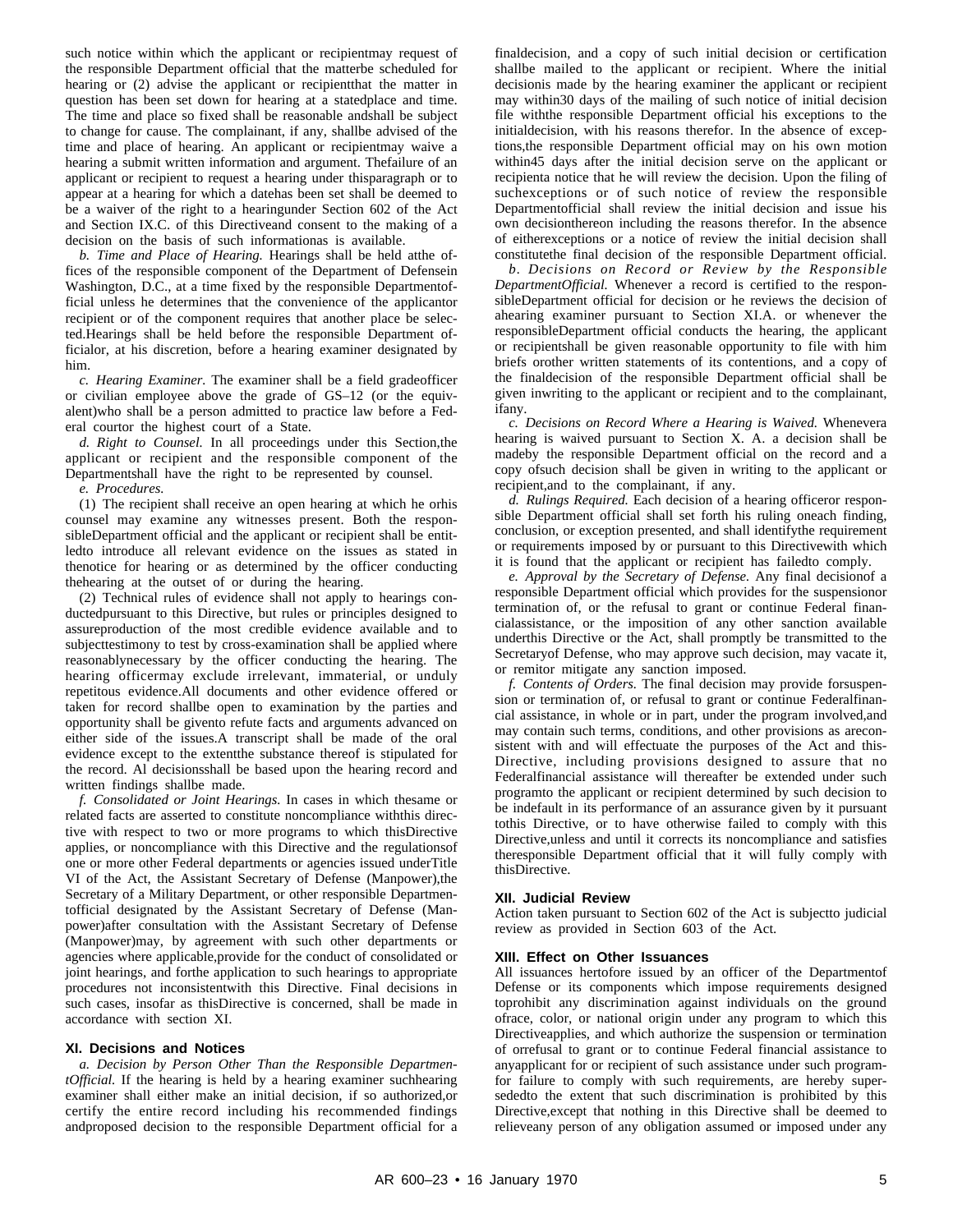such supersededregulation, order, instruction, or like direction prior to the effectivedate of this Directive. Nothing in this Directive, however, shallbe deemed to supersede any of the following (including future amendmentsthereof): (1) Executive Orders 10925 and 11114 and issuances thereunder,(2) the "Standards for a Merit System of Personnel Administration,"issued jointly by the Secretaries of Defense, of Health, Education,and Welfare, and of Labor 28 F.R. 734, or (3) Executive Order 11063and issuances thereunder, or any other issuances, insofar as suchOrder or issuances prohibit discrimination on the ground of race,color, or national origin in any program or situation to which thisDirective is inapplicable, or prohibit discrimination on any otherground.

#### **XIV. Implementation**

The Secretary of each Military Department shall submit regulationsimplementing this Directive to the Assistant Secretary of Defense(Manpower).

#### **XV. Effective Date**

This Directive shall become effective on the 30th day followingthe date of its publication in the *Federal Register*(Effective date—January 30, 1965.)

*Secretary of Defense.*

*Inclosure—*

List of Programs to which this Directive applies

Dec 28, 64 5500.11 (Incl 1)

Programs to Which this Directive Applies

*1.* The Army and Air National Guard (Title 32, United States Code).

2. Various programs involving loan or other disposition of surplusproperty (various general and specialized statutory provisions including:40 United States Code 483, 484, 512; 49 United States Code 1101—1119;10 United States Code 2541, 2542, 2543, 2572, 2662, 7308, 7541, 7542,7545, 7546, 7547).

*3.* National Program for Promotion of Rifle Practice (10 United StatesCode 4307 and annual Department of Defense Appropriation Act).

4. National Defense Cadet Corps Program (10 United States Code 3540 (b), 4651).

5. Office of Civil Defense assistance to programs of adult educationin civil defense subjects (50 United States Code App. 2281 (e), (f).

*6.* Office of Civil Defense radiological instruments grants (50 UnitedStates Code App. 2281 (h).

*7.* Office of Civil Defense program (with Public Health Service)

fordevelopment of instructional materials on self-help (50 United StatesCode App. 2281 (e), (f)).

8. Office of Civil Defense university extension programs for civildefense instructor training (50 United States Code App. 2281 (e)).

*9.* Office of Civil Defense programs for survival supplies and equipment,survival training, emergency operating center construction, and personneland administrative expenses (50 United States Code App. 2281 (i),2285).

*10.* Office of Civil Defense Shelter Provisioning Program (50 UnitedStates Code App. 2281 (h)).

*11.* Office of Civil Defense assistance to students attending Officeof Civil Defense schools (50 United States Code App. 2281 (e)).

*12.* Office of Civil Defense loans of equipment or materials fromOCD stockpiles for civil defense, including local disaster purposes(50 United States Code App. 2281).

*13.* Navy Science Cruiser Program (See Nav Instruction 5720. 19A).

*14.* Civil Air Patrol (10 United States Code 9441).

*15.* Research grants made under the authority of Public Law 85

*18.* Army Corps of Engineers assistance in the construction of worksfor the restoration and protection of shores and beaches (33 UnitedStates Code 426e-h).

*19.* Public park and recreational facilities at water resource development projects under the administrative jurisdiction of the Departmentof the Army (16 United States Code 460d and Federal Water ProjectRecreation Act, Public Law 89

*22.* Army Corps of Engineers assistance in the construction of smallboat harbor projects (33 United States Code 540 and 577, and 47 Stat.42, February 10, 1932).

*23.* Emergency bank protection works constructed by the Army Corpsof Engineers for protection of highways, bridge approaches, and publicworks (33 Unites States Code 701r).

*24.* Assistance to States and local interests in the development ofwater supplies for municipal and industrial purposes in connectionwith Army Corps of Engineers reservoir projects (Water Supply Actof 1958, 43 United States Code 390b).

*25.* Army Corps of Engineers contracts for remedial works under authorityof Section 111 of Act of July 3, 1958 (33 United States Code 633).

**Appendix B Assurance of Compliance with theDepartment of Defense DirectiveUnder Title VI of the Civil RightsAct of 1964**

*...(Name of Applicant-Recipient)...*(hereinafter called "Applicant-Recipient") HEREBY AGREESTHAT it will comply with title VI of the Civil RightsAct of 1964 (P.L. 88-352) and all requirements imposed by or pursuantto the Directive of the Department of Defense (32 CFR Part 300, issuedas Department of Defense Directive 5500.11, December 28, 1964) issuedpursuant to that title, to the end that, in accordance with titleVI of that Act and the Directive, no person in the United States shall,on the ground of race, color, or national origin be excluded fromparticipation in, be denied the benefits of, or be otherwise subjectedto discrimination under any program or activity for which theApplicant-Recipient receives Federal financial assistancefrom*...(Component of the Department...*and HEREBY GIVES ASSURANCE THAT it will immediately take any measures necessary to effectuatethis agreement.

If any real property or structure thereon is provided or improvedwith the aid of Federal financial assistance extended to theApplicant-Recipient

**Figure B-1. Assurance of Compliance with the Department of Defense Directive Under the Title VI of the Civil Rights Act of 1964— Continued**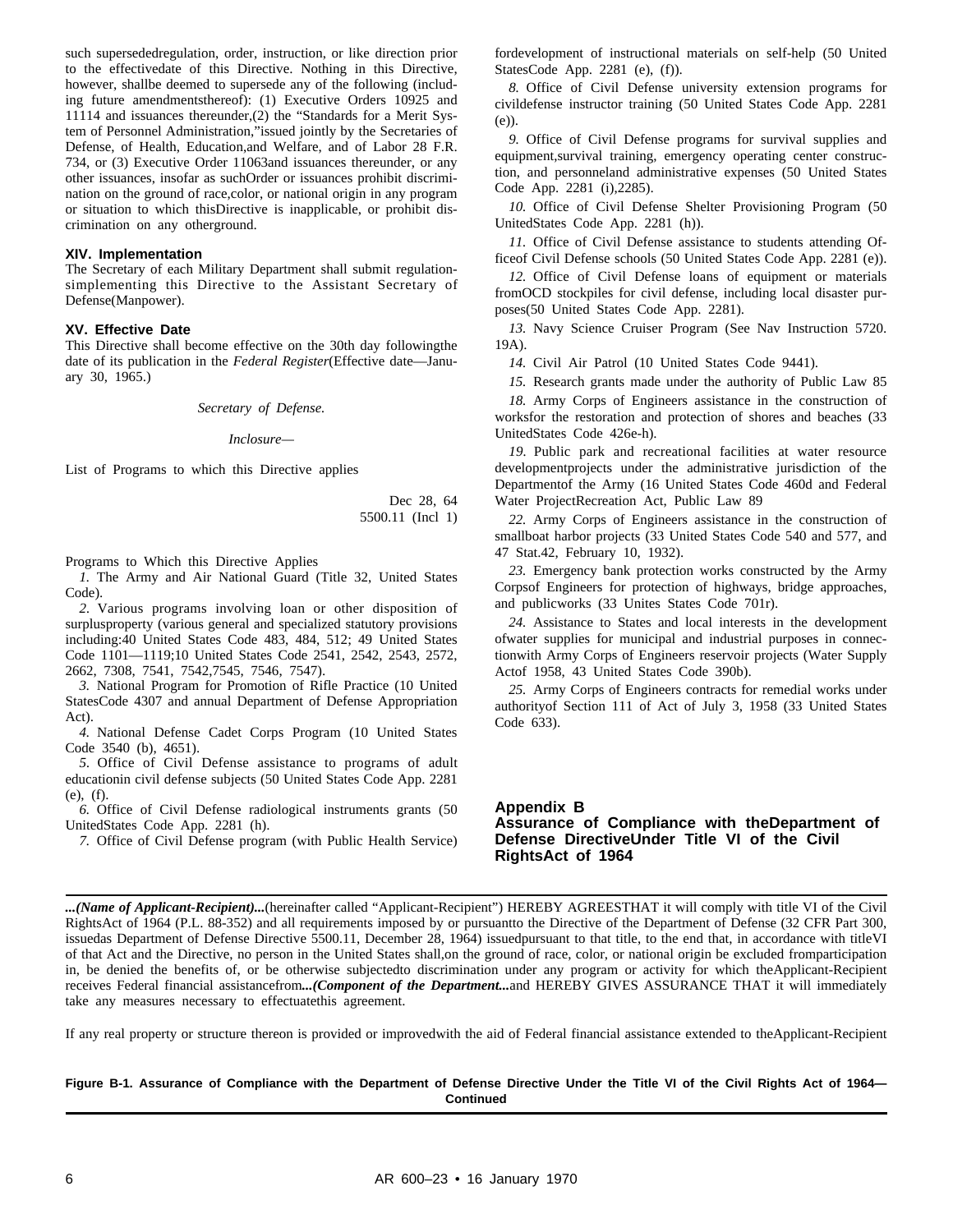by this*...(Componentof the Department),...*assurance shall obligatethe Applicant-Recipient, or in the case of any transfer of such property,any transferee, for the period during which the real property or structureis used for a purpose for which the Federal financial assistance isextended or for another purpose involving the provision of similarservices or benefits. If any personal property is so provided, thisassurance shall obligate the Applicant-Recipient for the period duringwhich it retains ownership or possession of the property. In all othercases, this assurance shall obligate the Applicant-Recipient for theperiod during which the Federal financial assistance is extended toit by*...(Component of the Department)...*THIS ASSURANCE is given inconsideration of and for the purpose of obtaining any and all Federalgrants, loans, contracts, property, discounts or other Federal financialassistance extended after the date hereof to the Applicant-Recipientby the Department, including installment payments after such dateon account of arrangements for Federal financial assistance whichwere approved before such date. The Applicant-Recipient recognizesand agrees that such Federal financial assistance will be extendedin reliance on the representations and agreements made in this assurance,and that the United States shall have the right to seek judicial enforcementof this assurance. This assurance is binding on the Applicant-Recipient,its successors, transferees, and assignees, and the person or personswhose signatures appear below are authorized to sign this assuranceon behalf of the Applicant-Recipient.

Dated *...(Applicant-Recipient)...*

By*...(President, Chairman of Board, or comparable authorized official)...*

*...(Applicant-Recipient's Mailing Address)...*

**Figure B-1. Assurance of Compliance with the Department of Defense Directive Under the Title VI of the Civil Rights Act of 1964**

**Appendix C**

December 20, 1966 NUMBER 7730.38 ASD (M)

**Department of Defense Instruction**

Subject

Quarterly Status Report on Title VI of the Civil Rights Actof 1964 Reference

(a) Title VI, Public Law 88

#### **I. Purpose and Applicability**

This Instruction establishes procedures to be followed by theMilitary Departments in compiling statistical data on the activitieslisted in enclosure 1 to reference (c) and in enclosure 3 hereto,undertaken in implementation of reference (a). These data will beused to fulfill a requirement imposed by the Department of Justicepursuant to section 2 of reference (b).

#### **II. Cancellation**

Reference (d) is hereby superseded and cancelled.

#### **III. Procedures**

Each Military Department will prepare a "Title VI Status Report"(Department of Justice Form CVR Form CVR

#### **IV. Report Control Symbol**

The reporting requirement contained in this Instruction hasbeen assigned Report Control Symbol DD

*1.* DoD Instructions for Completing Department of Justice FormCVR

*1.* Specific and brief explanations of each noncompliance situation,covering name and type of recipient, location, amount of funds involved,a brief description of the noncompliance uncovered, administrativeaction taken (such as deferral of funds), status of negotiations, and any other noncompliance action should be included. When thereare too many incidents of noncompliance to describe each case individually,a general description should be given. If additional space is required,a separate sheet should be used.

2. The totals for the entire Military Department in each categoryshould be entered in the first column of the reporting form.

*3.* Enter any changes in the programs covered or in the codes usedto designate them, under "Explanatory Notes."

#### **B. Title VI Status Report Form**

*1.* The Department of Justice Form CVR

2. The information requested will be reported by individualprogram. The letter codes preceding each program description on theProgram List are intended for use in the "PROGRAM" row at the topof the Title VI Status Report form to identify each program.

*3.* The Department of Justice recognizes that it may be difficultto fit every program into the framework provided. In an attempt toovercome this problem, ample space has been left on each page of theform for clarification of the numerical data requested. In this way,differences between individual programs can be highlighted withoutnecessitating an overly cumbersome report form.

*4.* A detailed explanation of each entry on the Form CVR "A. ASSURANCES:" In programs which require or accept plansfor eliminating discrimination instead of (or along with) assurancesfrom recipients which are not state agencies, the plans or statementswill be counted as assurances, not statements of compliance. Enterthe number of such plans and the type of recipient submitting them(including general geographical location, where available) in the"Explanatory Notes."

Total Number

(1)  $Due$  - Enter the number of assurances requested in eachprogram but not received by the end of this reporting period. (Enterin "Explanatory Notes" why these have not been received.)

(2) *Received* - Enter the number of assurances actuallyreceived.

(3) *Accepted* - Enter the number of assurances whichhave been reviewed, found satisfactory, and accepted.

(4) *Unacceptable* - Enter the number of assurances currently(i.e., as of the end of the reporting period) judged not acceptableas submitted, including assurances rejected and returned to the applicant, and/or currently in process of review or negotiation, as well as thosein which the applicant has indicated no further desire to negotiate,barring any unusual cases (to be explained in the "Explanatory Notes"),this entry (A.4.), added to the total number of assurances accepted(A.3.) should equal the total number of assurances received (A.2.).

(5) *Refusals* - Enter the number of recipients refusingto submit assurances, including those cases in which there is stilla possibility of settlement through negotiation. As indicated on thefirst page of these instructions, a brief explanation of the circumstancesof each refusal to submit an assurance (category A.5.) and each unacceptableassurance (Category A.4.) will be entered in the "Explanatory Notes.")

(6) *Sub-recipients* - Enter the number (or estimatednumber) of assurances which may have been received by recipients (includingState agencies) from sub-recipients or vendors of services in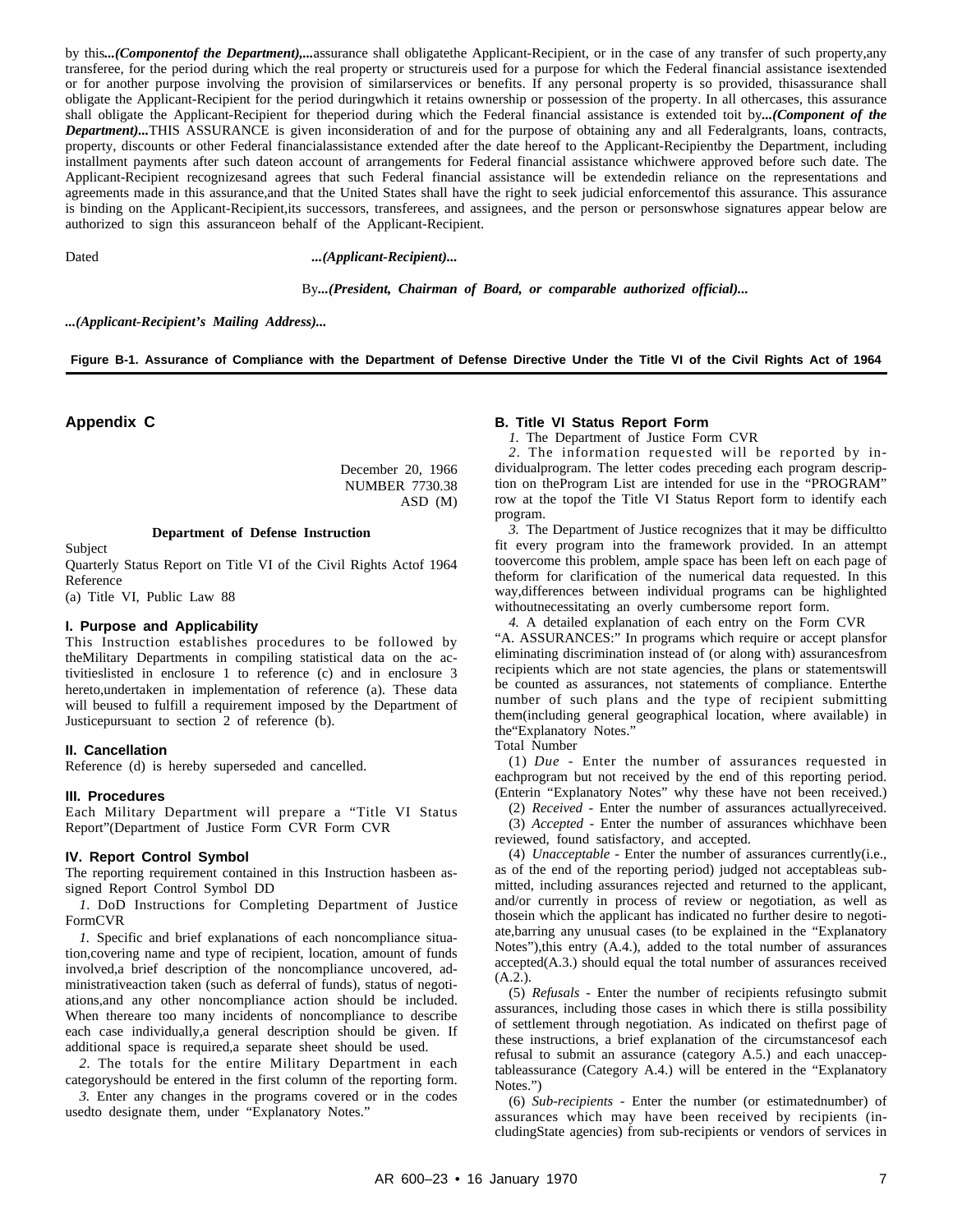additionto those received. Data on sub-recipients should be included withdata on recipients for all categories.

"B. STATEMENTS OF COMPLIANCE"

Total Number

(1) *Due* - Enter the number of statements of compliancerequested but not received. The only recipients (applicants) whichwill be included in this category are States and State agencies. Plansfor eliminating discrimination by all other types of recipients willbe counted in the "Assurance" column with an appropriate explanation.

(2) *Received* - Enter the number of statements of compliancereceived.

(3) *Accepted* - Enter the number of statements of compliancereviewed, found satisfactory and accepted.

(4) *Currently Unacceptable* - Enter the number of statementsof compliance judged not acceptable as submitted. Include in thiscategory any statements of compliance, rejected and returned to theapplicant, those currently in process of review or negotiation, andthose in which the application has indicated no further desire tonegotiate. Barring any unusual cases (which will be explained in"Explanatory Notes"), this entry added to the total number of statementsof compliance accepted (B.3.) should equal the total number of statementsof compliance received (B.2.)

(5) *Refusals* - Enter the number of recipients refusingto submit statements of compliance, including those cases of refusalwhich are still under negotiation. (Briefly describe incidents ofnoncompliance (i.e., refusals to submit statements (category B.5.)and unacceptable statements (category B.4.) in "Explanatory Notes.") (b) Page 2

"C. COMPLIANCE REPORTS"

Total Number

(1) *Due* - Enter the number of compliance reports requestedbut not received. (Indicate briefly in "Explanatory Notes" why thesehave not yet been received).

(2) *Received* - Enter the number of compliance reportsreceived. (If this number differs from the number of recipients submittingreports, explain under "Explanatory Notes".)

(3) *In process of review* - Enter the number of compliancereports still under review.

(4) *Indicating compliance* - Enter the number of compliancereports on which review has been completed, and in which the recipienthas been judged to be in compliance with Title VI.

(5) *Indicating noncompliance* - Enter the number of compliancereports on which review has been completed, and in which the recipienthas been judged to be in noncompliance with Title VI. (Briefly describethe noncompliance cases in "Explanatory Notes.") "D. COMPLIANCE FIELD REVIEWS"

Total Number

(1) *Initiated* - Enter the number of field reviews begun.(NB: Complaint investigations should NOT be included under the totalsfor compliance field reviews.) In the "Explanatory Notes", give,where available, a brief description of the type of recipient andthe geographical area to be covered. Under all categories, field reviewsconducted by State agencies should *not* be included in thestatistical data. However, enter the number of such reviews and otherinformation in "Explanatory Notes."

(2) *In process* - Enter the number of compliance fieldreview reports which have been received but are still under review.

(3) *Completed* - Enter the number of compliance fieldreviews concluded and for which an outcome has been determined.

(4) *Indicating compliance* - Enter the number of compliancefield reviews from which the agency has determined that the recipientsis in compliance with Title VI.

(5) *Indicating noncompliance* - Enter the number of compliancereviews from which the agency has determined that the recipient isnot in compliance with Title VI. Briefly describe each case of noncompliancein "Explanatory Notes."

(6) *Scheduled (for the next reporting period)* - Enterthe number of field reviews scheduled for the next reporting period.Briefly describe the type of recipient and the geographical area tobe covered in "Explanatory Notes."

(c) Page 3

"E. COMPLAINTS" Total Number

(1) *Received* - Enter the number of complaints whichthe agency has received.

(2) *Awaiting investigation* - Enter the number of complaintsreceived, but not investigated. All complaints awaiting investigationshould be reported even if they were not originally received in thereporting period. (Under "Explanatory Notes," indicate the numberof complaints awaiting investigation which are more than thirty (30)days old; sixty (60) days old; and ninety (90) days old.

(3) *Being investigated* - Enter the number of complaintsreceived and in the process of investigation. (NB: Complaint investigationsshould *not* be included under the totals for compliance fieldreviews.)

(4) *Investigated and found invalid* - Enter the numberof complaints on which investigation was completed which were foundto be invalid.

(5) *Found valid* - Enter the number of complaints onwhich investigation was completed and which were found to be valid.(Briefly describe valid complaints in "Explanatory Notes.")

(d) Page 4

"F. NONCOMPLIANCE ACTION"

Total Number

(1) *Incidents of noncompliance* - Enter the totals ofcategories A.4. (assurances unacceptable); A.5. (refusals to submitassurances); B.4. (statements of compliance not accepted); B.5. (refusalsto submit statements of compliance); C.5. (compliance reports indicating non compliance); D.5. (field reviews indicating noncompliance); E.5.(complaints found valid). The figure may not be the exact sum of allthese, as a recipient may have been found to be in noncompliance throughmore than one method. *(This entry will include all active noncompliancecases, not just those discovered during the reporting period.)*

(2) *Voluntary compliance achieved* - Enter the numberof cases in which the recipient has agreed voluntarily to remedy anoriginal noncompliance. (Cases included in this category would notnormally be included in category F.1.)

(3) *Still Negotiating* - Enter the number of cases inwhich efforts are still being made to bring the recipient/applicantinto voluntary compliance. This entry will include all cases currentlyunder negotiation, not just those discovered during the reportingperiod.

(4) *Other action* - Enter the number of cases where adecision has been made to use administrative action, such as deferralof funds or "other means authorized by the law" to bring therecipient/applicant into compliance as it is assumed that the individualcases of noncompliance have already been explained under the earlierheadings, there is no need to explain each case under this section.

(e) Page 5

"G. HEARINGS" With the exceptions of G.2., G.3., and G.6, thiscategory will include only those changes in the status of a givenhearing which have taken place during this reporting period. For example,G.1., "Noticed", will reflect only those recipients noticed forhearing; G.2., G.3. and G.6. will include *all* cases whichare still in one of these three (3) categories as of the last dayof the reporting period. (In all categories, if any hearings havebeen or are being held which concern discriminatory practices ratherthan failure to submit an assurance, enter the number heldbecause of discriminatory practices and the number held because offailure to submit an assurance or statement of compliance under"Explanatory Notes.") Total Number

(1) *Noticed* - Enter the number of cases in which a noticeof hearing, or of opportunity for hearing has been sent. (Hearingswhich have been dismissed should be included, but their number

separatelyindicated in "Explanatory Notes.") (2) *In process* - Enter the number of active hearingcases, i.e., all hearings for which notices have been sent and whichhave not been dismissed, but which have not yet reached the stagedescribed in category G.3. below.

(3) Awaiting examiner recommendation - Enter the numberof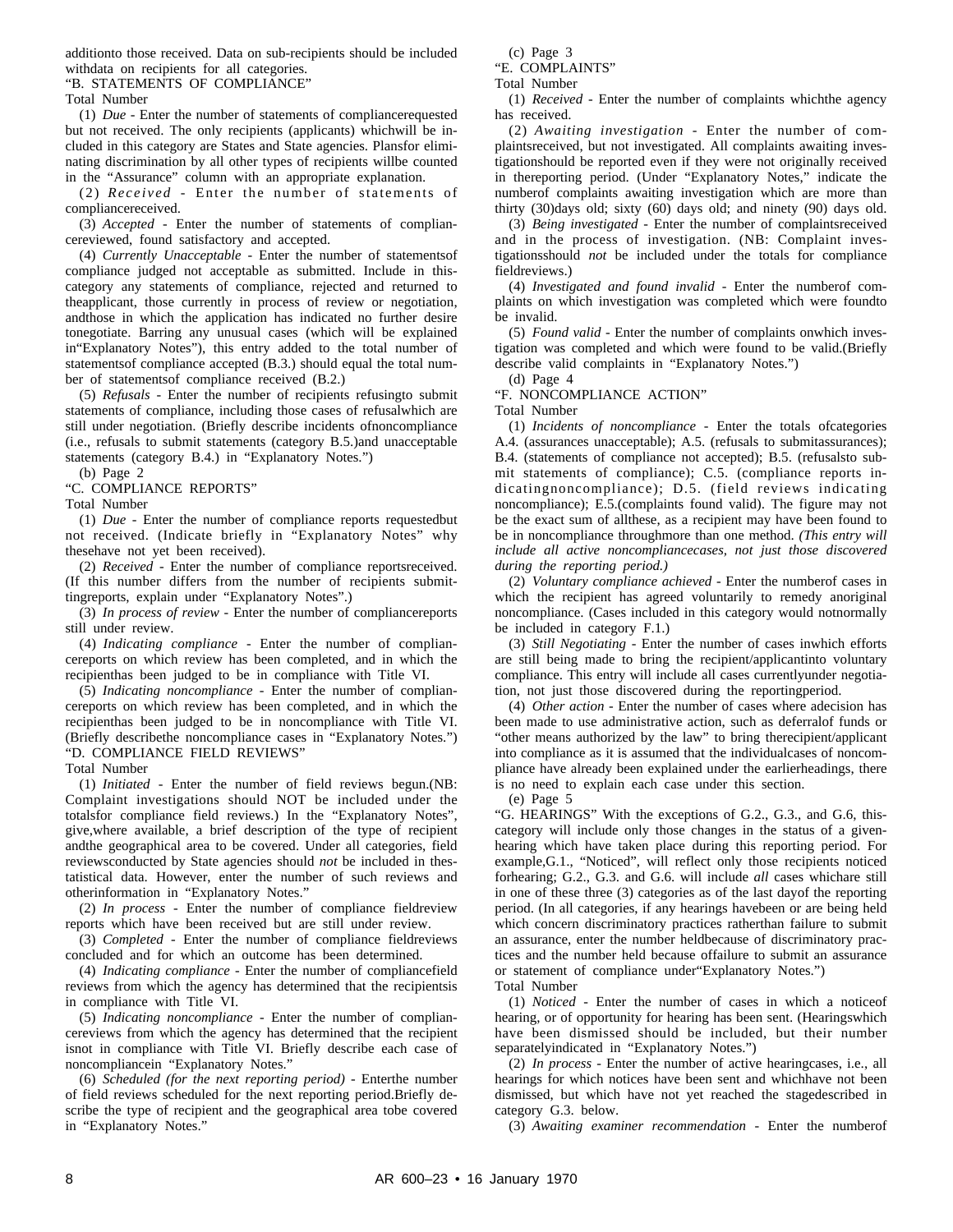hearings conducted which are currently awaiting only the examiner'sdecision, i.e., those in which all testimony, arguments, and briefshave been submitted, but in which no decision has yet been enteredby the hearing examiner.

(4) *Recommendation: in compliance* - Enter the numberof cases in which the hearing examiner has found compliance.

(5) *Recommendation: noncompliance* - Enter the numberof cases in which the hearing examiner has found noncompliance.

(6) Awaiting agency decision - Enter the number of casesin which the hearing examiner has made a recommendation but in whichthe Secretary of Defense has not yet made a final decision.

(7) *Decision: in compliance* - Enter the number of casesin which

the Secretary of Defense has made a decision that theapplicant/ recipient is in compliance.

(8) *Decision: noncompliance* - Enter the number of casesin which the Secretary of Defense has made the final decision thatthe applicant/recipient is not in compliance with Title VI.

(9) *Notice to Congress* - Enter the number of cases inwhich noncompliance has been found and notice has been sent to theCongress, as required by Title VI, but on which the statutory 30 daywaiting period has not expired as of the end of the reporting period.

(10) *Final termination* - Enter the number of cases inwhich all Title VI procedures (including hearing, notice to the Congress,and expiration of 30-day waiting period) have been completed and assistancefinally terminated.

|               | UNITED STATES DEPARTMENT OF JUSTICE |               |                                                     |                |  |  |  |  |  |  | 7730.38 (Encl 2)<br>Dec 20, 66 |  |  |  |
|---------------|-------------------------------------|---------------|-----------------------------------------------------|----------------|--|--|--|--|--|--|--------------------------------|--|--|--|
|               |                                     |               | TITLE VI STATUS REPORT:                             | AGENCY   Total |  |  |  |  |  |  |                                |  |  |  |
|               |                                     |               |                                                     | <b>PROGRAM</b> |  |  |  |  |  |  |                                |  |  |  |
|               |                                     | A. Assurances |                                                     |                |  |  |  |  |  |  |                                |  |  |  |
|               |                                     |               | B. Statements of Compliance                         |                |  |  |  |  |  |  |                                |  |  |  |
|               |                                     |               |                                                     |                |  |  |  |  |  |  |                                |  |  |  |
| <b>AGENCY</b> |                                     |               | <b>DATE</b>                                         |                |  |  |  |  |  |  |                                |  |  |  |
|               |                                     |               |                                                     |                |  |  |  |  |  |  |                                |  |  |  |
|               |                                     |               | Total Number of Recipients:                         |                |  |  |  |  |  |  |                                |  |  |  |
|               |                                     | A. ASSURANCES | Total number:                                       |                |  |  |  |  |  |  |                                |  |  |  |
|               |                                     | ı.            | Due                                                 |                |  |  |  |  |  |  |                                |  |  |  |
|               |                                     |               | Received                                            |                |  |  |  |  |  |  |                                |  |  |  |
|               |                                     | 3.            | Accepted                                            |                |  |  |  |  |  |  |                                |  |  |  |
|               |                                     |               | Unacceptable                                        |                |  |  |  |  |  |  |                                |  |  |  |
|               |                                     |               | Refusals                                            |                |  |  |  |  |  |  |                                |  |  |  |
|               |                                     | 6.            | Sub-recipients                                      |                |  |  |  |  |  |  |                                |  |  |  |
|               |                                     |               | <b>B. STATEMENTS OF COMPLIANCE</b><br>Total number: |                |  |  |  |  |  |  |                                |  |  |  |
|               |                                     |               | Due                                                 |                |  |  |  |  |  |  |                                |  |  |  |
|               |                                     | 2.            | Received                                            |                |  |  |  |  |  |  |                                |  |  |  |
|               |                                     | 3.            | Accepted                                            |                |  |  |  |  |  |  |                                |  |  |  |
|               |                                     |               | Currently unacceptable                              |                |  |  |  |  |  |  |                                |  |  |  |
|               |                                     | 5.            | Refusals                                            |                |  |  |  |  |  |  |                                |  |  |  |

**EXPLANATORY NOTES** 

Form CVR-40  $(Ed. 3-24-66)$ Page 1

Report 18-15

**Figure C-1A. Form CVR-40 page 1**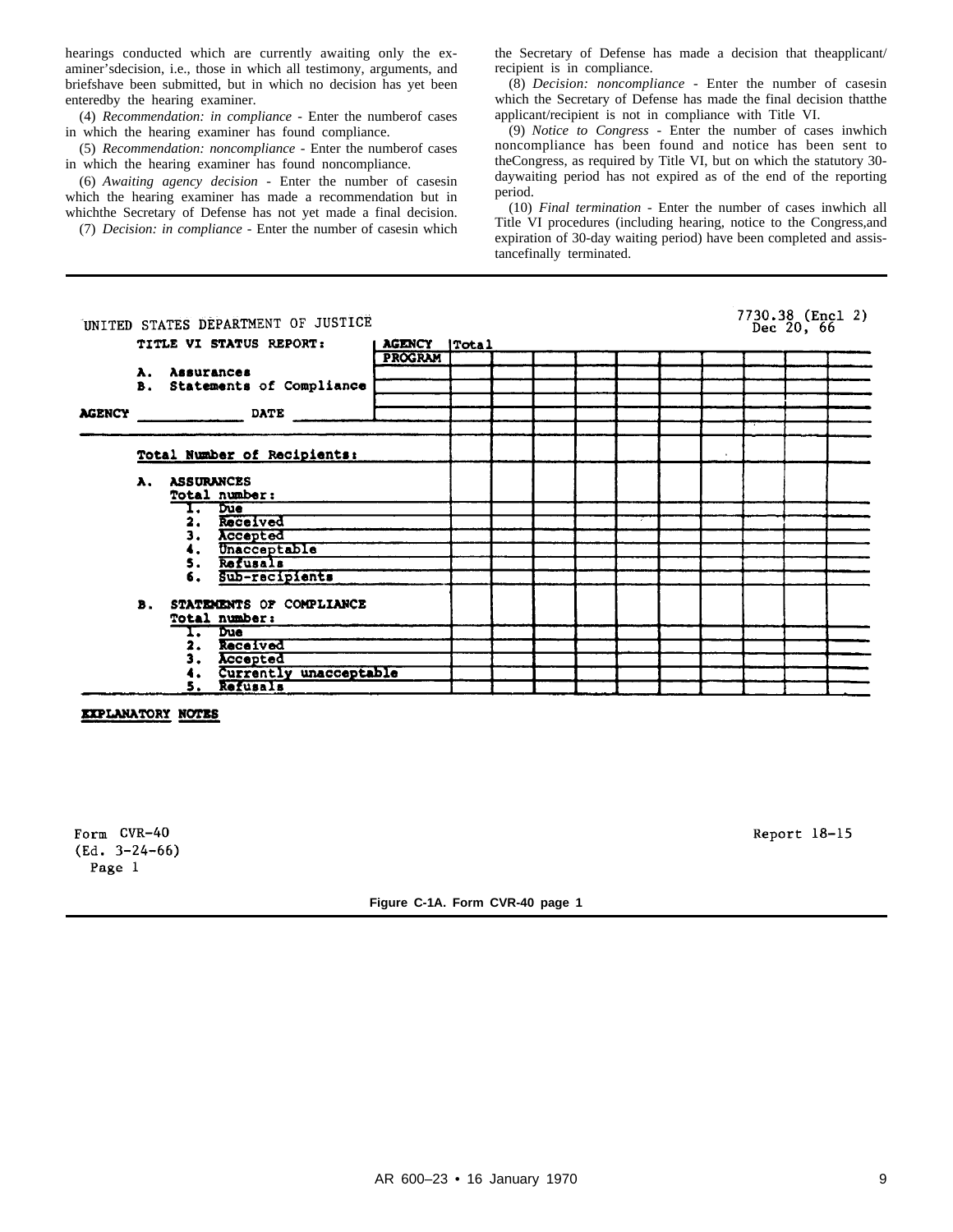## 7730.38 (Encl 2)<br>Dec 20, 66

|               |                |    | TITLE VI STATUS REPORT:      | AGENCY [Total |  |  |  |  |  |
|---------------|----------------|----|------------------------------|---------------|--|--|--|--|--|
|               |                |    |                              | PROGRAM       |  |  |  |  |  |
|               |                |    | C. Compliance Reports        |               |  |  |  |  |  |
|               | D.             |    | Compliance Field Reviews     |               |  |  |  |  |  |
|               |                |    |                              |               |  |  |  |  |  |
| <b>AGENCY</b> |                |    | DATE                         |               |  |  |  |  |  |
|               |                |    |                              |               |  |  |  |  |  |
|               | $\mathbf{c}$ . |    | <b>COMPLIANCE REPORTS</b>    |               |  |  |  |  |  |
|               |                |    | Total number:                |               |  |  |  |  |  |
|               |                |    | I. Due                       |               |  |  |  |  |  |
|               |                |    | Received                     |               |  |  |  |  |  |
|               |                | 3. | In process of review         |               |  |  |  |  |  |
|               |                |    | Indicating compliance        |               |  |  |  |  |  |
|               |                | 5. |                              |               |  |  |  |  |  |
|               |                |    | Indicating noncompliance     |               |  |  |  |  |  |
|               |                |    | D. COMPLIANCE FIELD REVIEWS  |               |  |  |  |  |  |
|               |                |    | Total number:                |               |  |  |  |  |  |
|               |                |    | Initiated                    |               |  |  |  |  |  |
|               |                | 2. | In process                   |               |  |  |  |  |  |
|               |                | з. | Completed                    |               |  |  |  |  |  |
|               |                |    | Indicating compliance        |               |  |  |  |  |  |
|               |                | 5. | Indicating noncompliance     |               |  |  |  |  |  |
|               |                | 6. | Scheduled (for next 90 days) |               |  |  |  |  |  |

EXPLANATORY NOTES

Form CVR-40  $(Ed. 3-24-66)$ Page 2

Report 18-15

**Figure C-1B. Form CVR-40 page 2**

 $\bar{z}$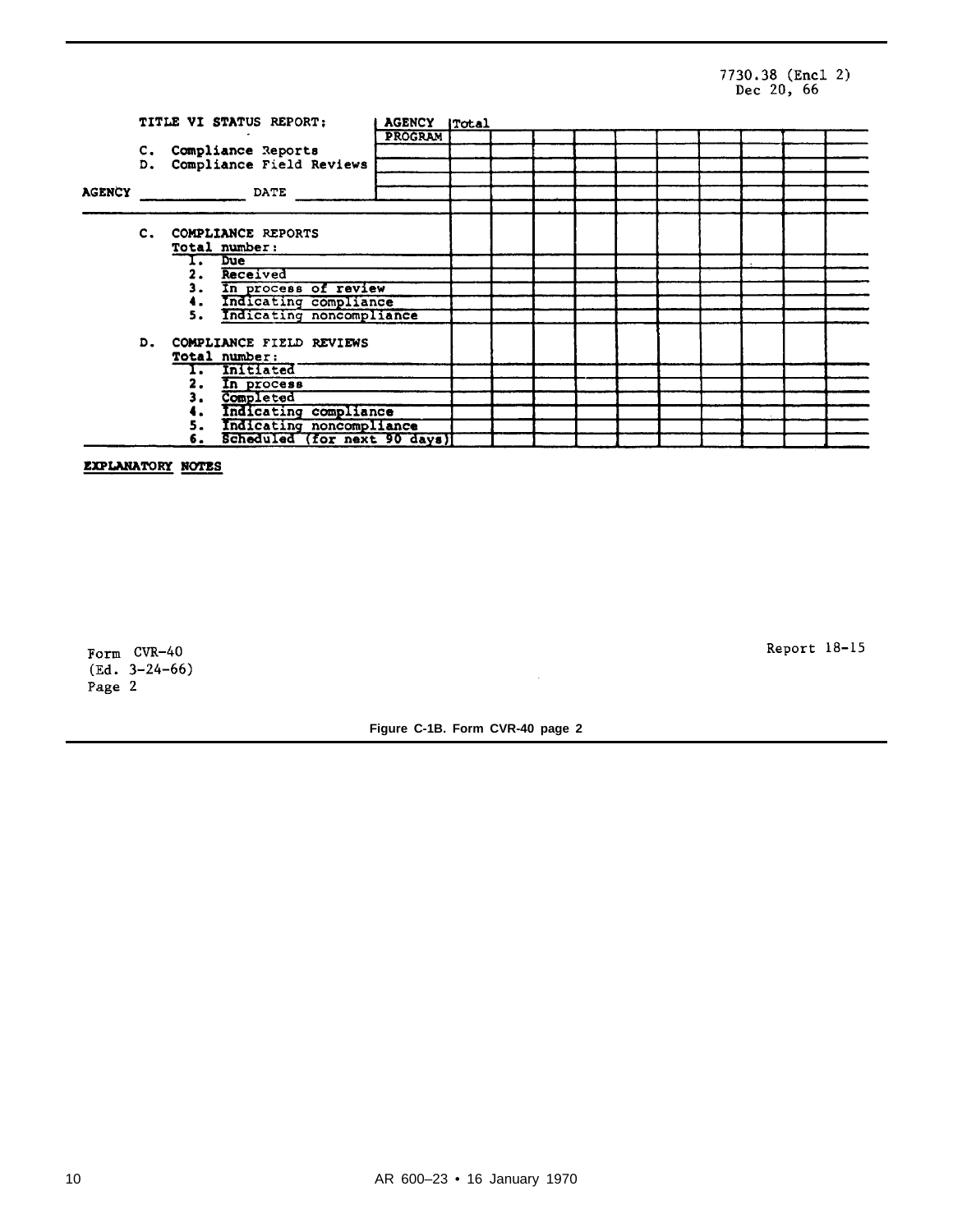#### 7730.38 (Encl 2) Dec 20, 66

|               |    |                   | TITLE VI STATUS REPORT:        | AGENCY  | <b>ITatal</b> |  |  |  |  |  |  |  |  |  |
|---------------|----|-------------------|--------------------------------|---------|---------------|--|--|--|--|--|--|--|--|--|
|               |    |                   |                                | PROGRAM |               |  |  |  |  |  |  |  |  |  |
|               | Е. | Complaints        |                                |         |               |  |  |  |  |  |  |  |  |  |
|               |    |                   |                                |         |               |  |  |  |  |  |  |  |  |  |
| <b>AGENCY</b> |    |                   | <b>DATE</b>                    |         |               |  |  |  |  |  |  |  |  |  |
|               |    |                   |                                |         |               |  |  |  |  |  |  |  |  |  |
|               | E. | <b>COMPLAINTS</b> |                                |         |               |  |  |  |  |  |  |  |  |  |
|               |    |                   | Total number:                  |         |               |  |  |  |  |  |  |  |  |  |
|               |    |                   | Received                       |         |               |  |  |  |  |  |  |  |  |  |
|               |    | 2.                | Awaiting investigation         |         |               |  |  |  |  |  |  |  |  |  |
|               |    |                   | Being investigated             |         |               |  |  |  |  |  |  |  |  |  |
|               |    |                   | Investigated and found invalid |         |               |  |  |  |  |  |  |  |  |  |
|               |    | 5.                | Found valid                    |         |               |  |  |  |  |  |  |  |  |  |

EXPLANATORY NOTES

Form CVR-40<br>(Ed. 3-24-66) Page 3

Report 18-15

 $\mathcal{L}^{\pm}$ 

**Figure C-1C. Form CVR-40 page 3**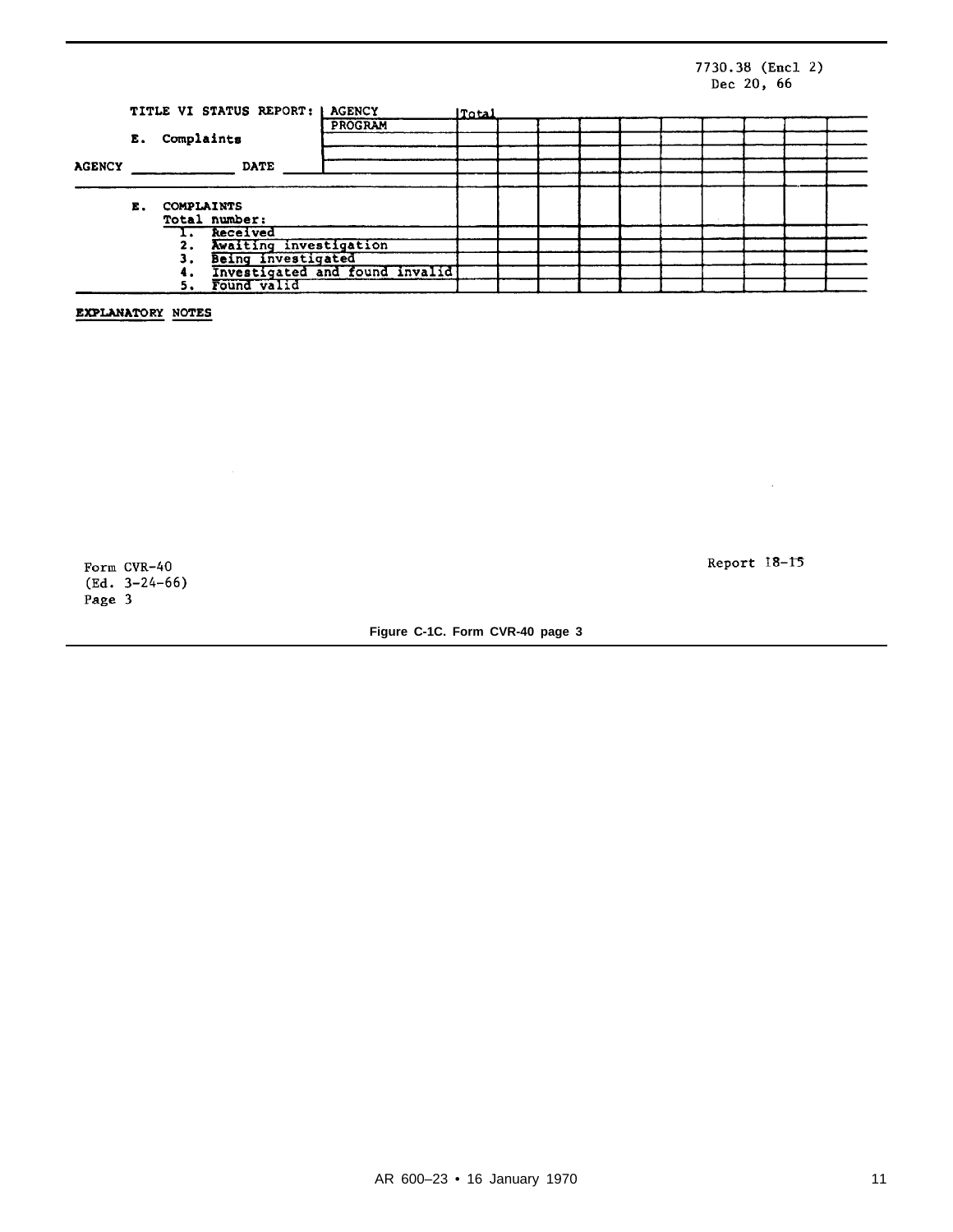#### 7730.38 (Encl 2) Dec 20, 66

 $\blacksquare$ 

|               |    |  | TITLE VI STATUS REPORT:               | <b>AGENCY</b> | <b>ITotal</b> |  |  |  |  |  |  |  |  |  |
|---------------|----|--|---------------------------------------|---------------|---------------|--|--|--|--|--|--|--|--|--|
|               |    |  |                                       | PROGRAM       |               |  |  |  |  |  |  |  |  |  |
|               | Р. |  | Noncompliarce Action                  |               |               |  |  |  |  |  |  |  |  |  |
|               |    |  |                                       |               |               |  |  |  |  |  |  |  |  |  |
| <b>AGENCY</b> |    |  | <b>DATE</b>                           |               |               |  |  |  |  |  |  |  |  |  |
|               |    |  |                                       |               |               |  |  |  |  |  |  |  |  |  |
|               | F. |  | NONCOMPLIANCE ACTION<br>Total number: |               |               |  |  |  |  |  |  |  |  |  |
|               |    |  | 1. Incidents of noncompliance         |               |               |  |  |  |  |  |  |  |  |  |
|               |    |  | Voluntary compliance achieved         |               |               |  |  |  |  |  |  |  |  |  |
|               |    |  | Still negotiating                     |               |               |  |  |  |  |  |  |  |  |  |
| Other action  |    |  |                                       |               |               |  |  |  |  |  |  |  |  |  |

EXPLANATORY NOTES

Form CVR-40  $(Ed. 3-24-66)$ Page 4

Report 18-15

**Figure C-1D. Form CVR-40 page 4**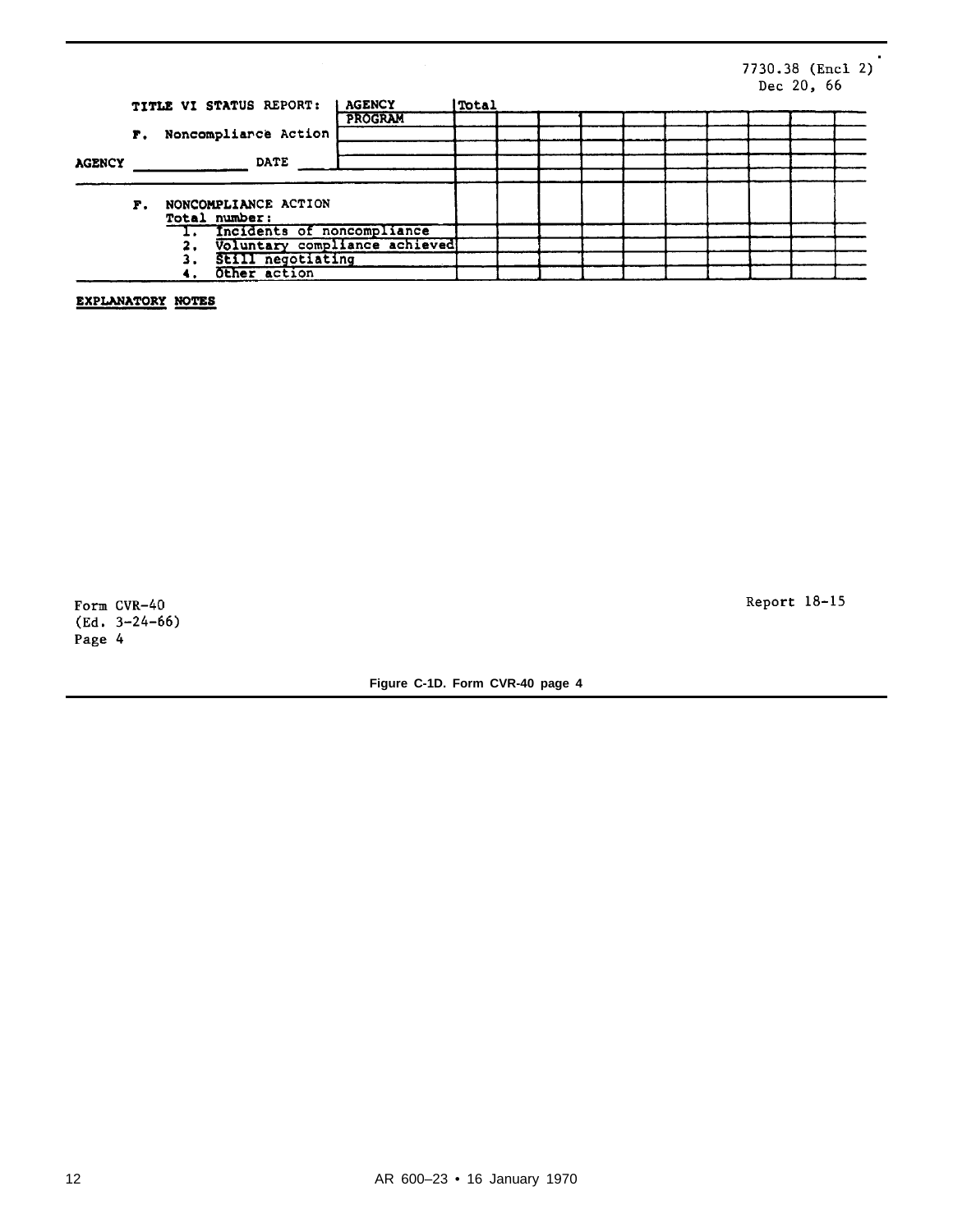## 7730.38 (Encl 2)<br>Dec 20, 66

|               |    |                 | TITLE VI STATUS REPORT: I AGENCY | Irotal                           |  |  |  |  |  |  |  |  |  |  |
|---------------|----|-----------------|----------------------------------|----------------------------------|--|--|--|--|--|--|--|--|--|--|
|               |    |                 |                                  | <b>PROGRAM</b>                   |  |  |  |  |  |  |  |  |  |  |
|               |    | G. Hearings     |                                  |                                  |  |  |  |  |  |  |  |  |  |  |
|               |    |                 |                                  |                                  |  |  |  |  |  |  |  |  |  |  |
| <b>AGENCY</b> |    |                 | DATE                             |                                  |  |  |  |  |  |  |  |  |  |  |
|               |    |                 |                                  |                                  |  |  |  |  |  |  |  |  |  |  |
|               | G. | <b>HEARINGS</b> |                                  |                                  |  |  |  |  |  |  |  |  |  |  |
|               |    | Total number:   |                                  |                                  |  |  |  |  |  |  |  |  |  |  |
|               |    |                 | Noticed                          |                                  |  |  |  |  |  |  |  |  |  |  |
|               |    | 2.              | In process                       |                                  |  |  |  |  |  |  |  |  |  |  |
|               |    | з.              |                                  | Awaiting examiner recommendation |  |  |  |  |  |  |  |  |  |  |
|               |    |                 |                                  | Recommendation: in compliance    |  |  |  |  |  |  |  |  |  |  |
|               |    | 5.              |                                  | Recommendation: noncompliance    |  |  |  |  |  |  |  |  |  |  |
|               |    | 6.              | Awaiting agency decision         |                                  |  |  |  |  |  |  |  |  |  |  |
|               |    |                 | Decision: In compliance          |                                  |  |  |  |  |  |  |  |  |  |  |
|               |    | 8.              | Decision: noncompliance          |                                  |  |  |  |  |  |  |  |  |  |  |
|               |    | 9.,             | Notice to Congress               |                                  |  |  |  |  |  |  |  |  |  |  |
|               |    | 10.             | Final termination                |                                  |  |  |  |  |  |  |  |  |  |  |

EXPLANATORY NOTES

Form CVR-40  $(Ed. 3-24-66)$ Page 5

 $\ddot{\phantom{0}}$ 

Report 18-15

**Figure C-1E. Form CVR-40 page 5**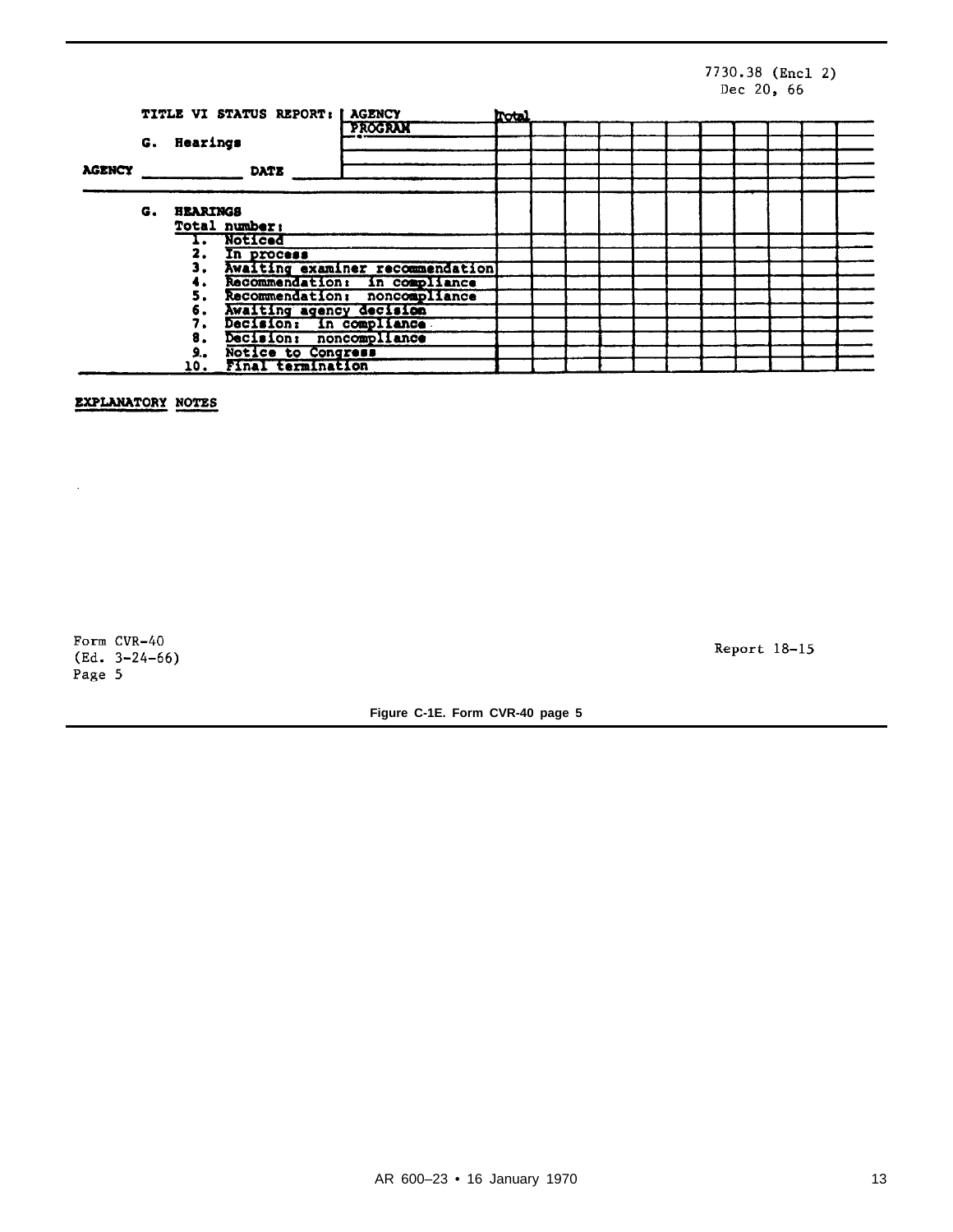7730.38 (Encl 3)<br>Dec 20, 66

## PROGRAM LIST: DEPARTMENT OF DEFENSE

- A. Army and Air National Guard
- OCD financial assistance to continuing State and local programs **B.**
- $\mathsf{C}$ . Loan or disposition of surplus property
- D. National Program for Promotion of Rifle Practice
- E. National Defense Cadet Corps
- F. Office of Civil Defense assistance for adult education and medical self-help
- G. Naval Science Cruiser Program
- H. Civil Air Patrol
- I. Research grants and contracts
- J. Corps of Engineers civil works programs

Figure C-2. Program List: Department of Defense